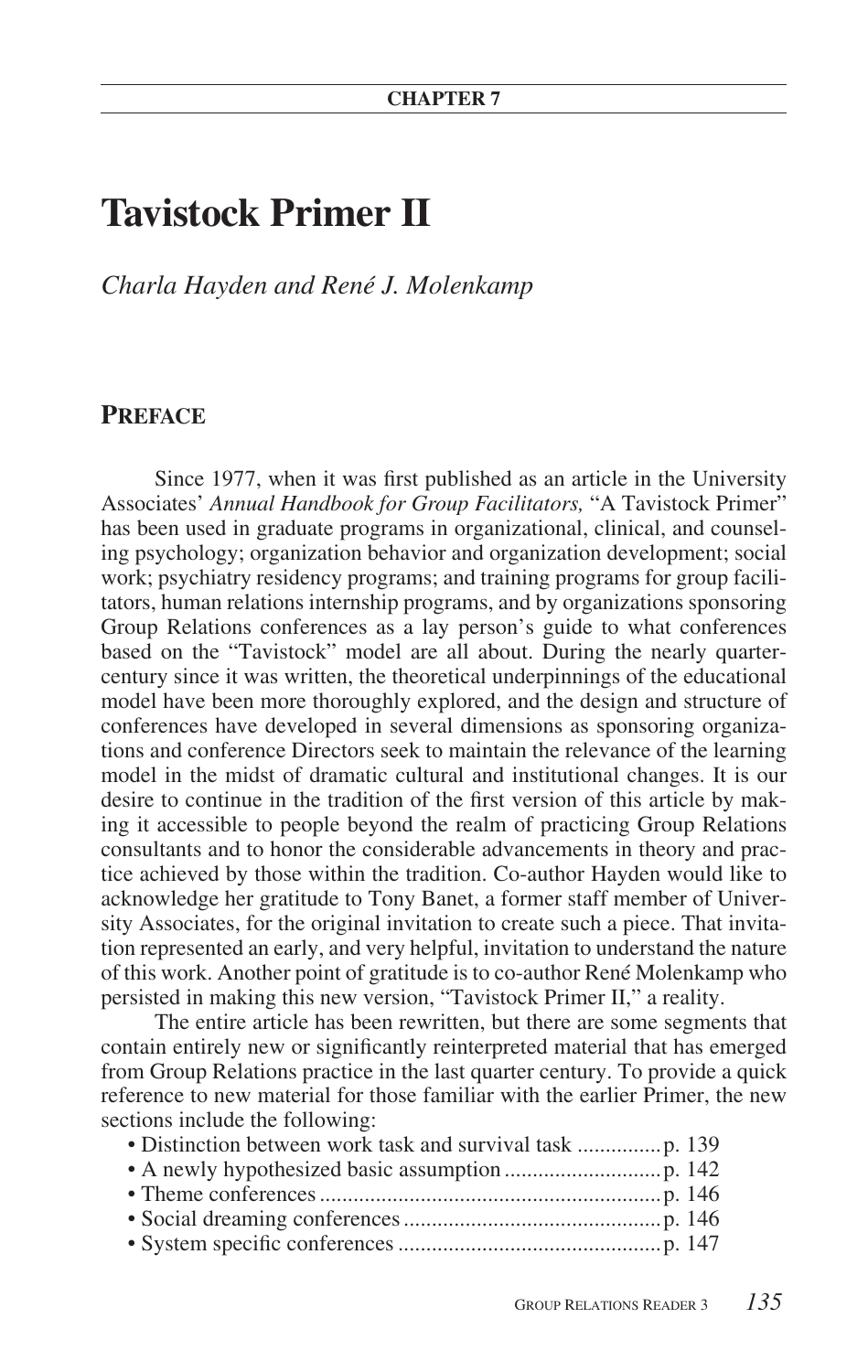Like any surviving educational institution, the A. K. Rice Institute (including its regional Affiliates) has been moved to change by interaction with its external environment, as well as by the increased skill and understanding development among its practitioners. Since one of its primary activities is stewardship of a learning model that aims to reflect the world around it, the Institute has attempted to stay relevant to contemporary organizational life through experimenting with the structure and focus of its conferences. Maintaining relevance is no small challenge as a global community has emerged, driven by the aegis of automated systems of communication and commerce. There have been huge changes in the nature of leadership required in this period of rapid transition, as well as assumptions about the appropriate exercise of authority in every field of work and organizational role. Practitioners within the Tavistock framework studying organizational experience have been pressed to re-examine their goals and methodologies while preserving what is worthwhile in their tradition. This chapter is an attempt to convey something about that dynamic process for the reader who wants to know how and where the approach originated and how it is developing.

# **INTRODUCTION**

Although groups provide the customary setting for human relations training, groups as groups are not generally the main focus of training approaches. Many facilitators and trainers seem to regard groups as aggregates of individuals who cluster together to learn about intrapersonal dynamics or interpersonal relations. Group Relations, the dynamics of the group as a holistic system, are often viewed only as background, the mere context for the more important examination of personal growth and interpersonal interactions.

This focus on the individual rather than the group derives primarily from a prevalent cultural norm in the United States that the individual is the primary unit of interest in society. Groups and organizations are often seen as inherently oppressive and constrictive. Families, and other early influential organizational systems, convey social constructions that require conformity and the painful constriction of self-expression to the unprotected child's psyche. In response to those messages from the culture, the human potential movement spawned in the late 60's and early 70's formed some central tenets toward which personal development was supposed to be directed: we as individuals are responsible for our own behavior; we control our own destiny; and we can make things happen for ourselves. In their eagerness to liberate individuals from the pressures toward conformity imposed by family, community, and institutions, many human development specialists, whether educators or therapists, tended to ignore or minimize the potential influence of group dynamics on the individual's experience and capacity to act. The idea that empowering oneself from within was the key to lifetime fulfillment was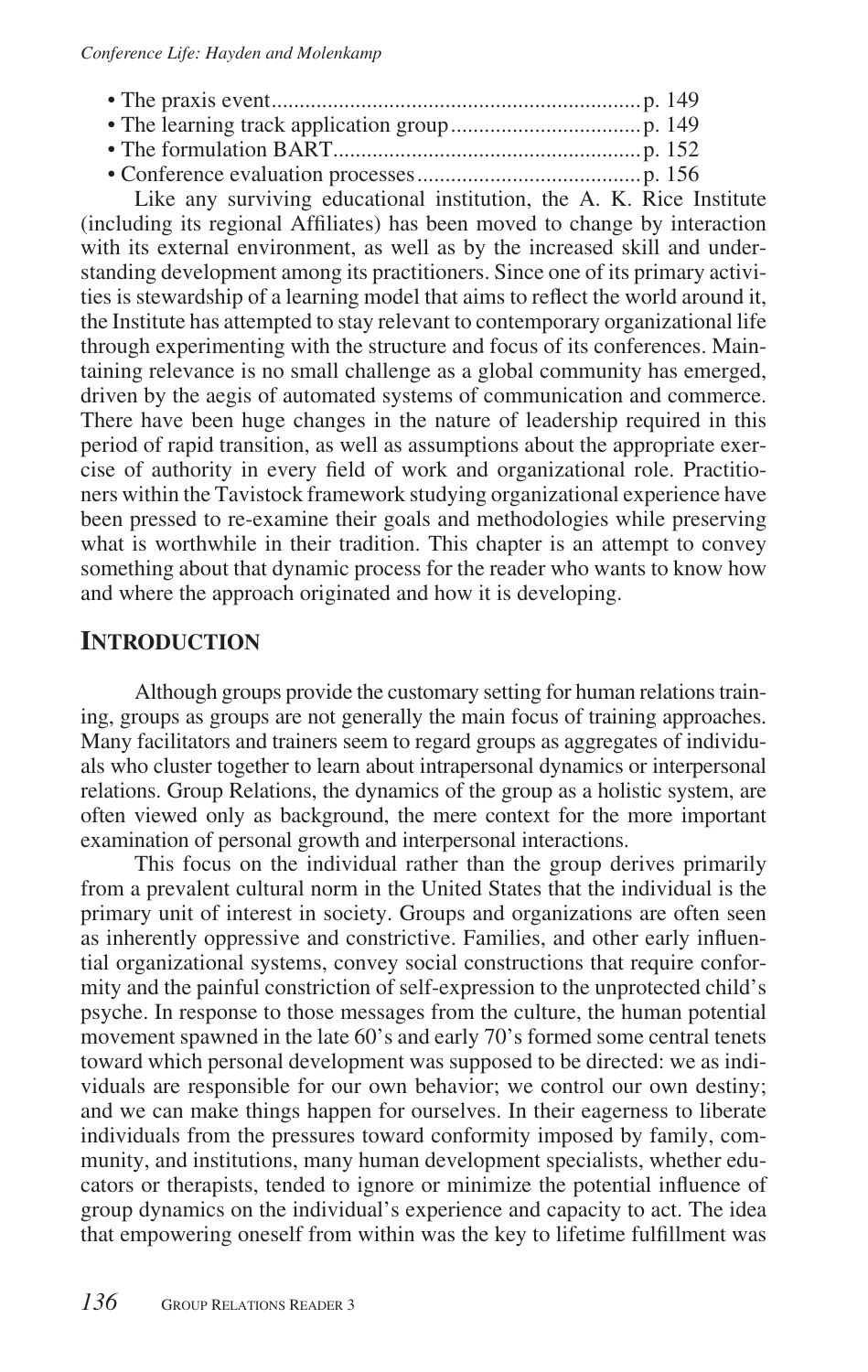partly able to prevail as a self-development technology because it posited an optimistic outcome to problems of human existence and social intercourse based on the perfectibility of each individual. It has survived and flourished because it largely avoids addressing the painful, the hidden, and sometimes sinister, irrational processes that affect individuals in group life. The question of why we as individuals often act differently as members of groups than we would were we acting solely on behalf of ourselves (as if this were possible!) receives little attention. When it does, it is typically hypothesized as the effect of an individual "losing perspective" or "lacking in self-esteem."

The hallmark of Tavistock, or Group Relations, conference work is the attempt to more fully see things as they are in organizational life. Conferences are not designed to root out the causes of organizational distress and create better or more humane systems, but rather to investigate these causes so that when participants return to their back-home organizations, they can see them more clearly. The model presumes that once one's field of vision has been enlarged, more choices can become available for individual actions. It is no surprise that this approach has not taken hold in schools of business, government, law, medicine, education and the arts, etc., because this framework for learning sometimes shakes the foundation of more cheerful assumptions about human perfectibility.

While Gestalt, encounter, and other approaches emphasize individual uniqueness and often focus on the dyad as a central function linking us to one another, the approach known as "Tavistock" concentrates on individuals only insofar as they are manifesting something on behalf of the whole group. This method, named after the renowned British human relations training center where it originated, regards the group as a holistic entity that in some ways is greater than the sum of its parts. The lens of Tavistock theory focuses not on the distinctions between individuals but rather brings into bold relief their commonality of task, function, and motivation; as a consequence, group-level phenomena that are usually invisible become clearer and more distinct. Despite its extraordinary power and theoretical richness, the Tavistock method is not well known or understood in the field of human relations training, probably for the reasons delineated above, and definitely because many of its proponents are uncertain about how to demonstrate its utility in ongoing social systems.

#### **HISTORY AND ORIGINS**

The Tavistock method began with the work of the British psychoanalyst Wilfred R. Bion. In the late 1940s, Bion conducted a series of Small Study Groups at the Centre for Applied Social Research in London's Tavistock Institute of Human Relations. Bion's previous experience with military leadership training and the rehabilitation of psychiatric patients convinced him of the importance of considering not only the individual in treatment, but also the group of which the individual is a member. Schooled in the psychoanalytic tradition of Melanie Klein, Bion employed Klein's innovative method of direct, confrontive intervention while working with the study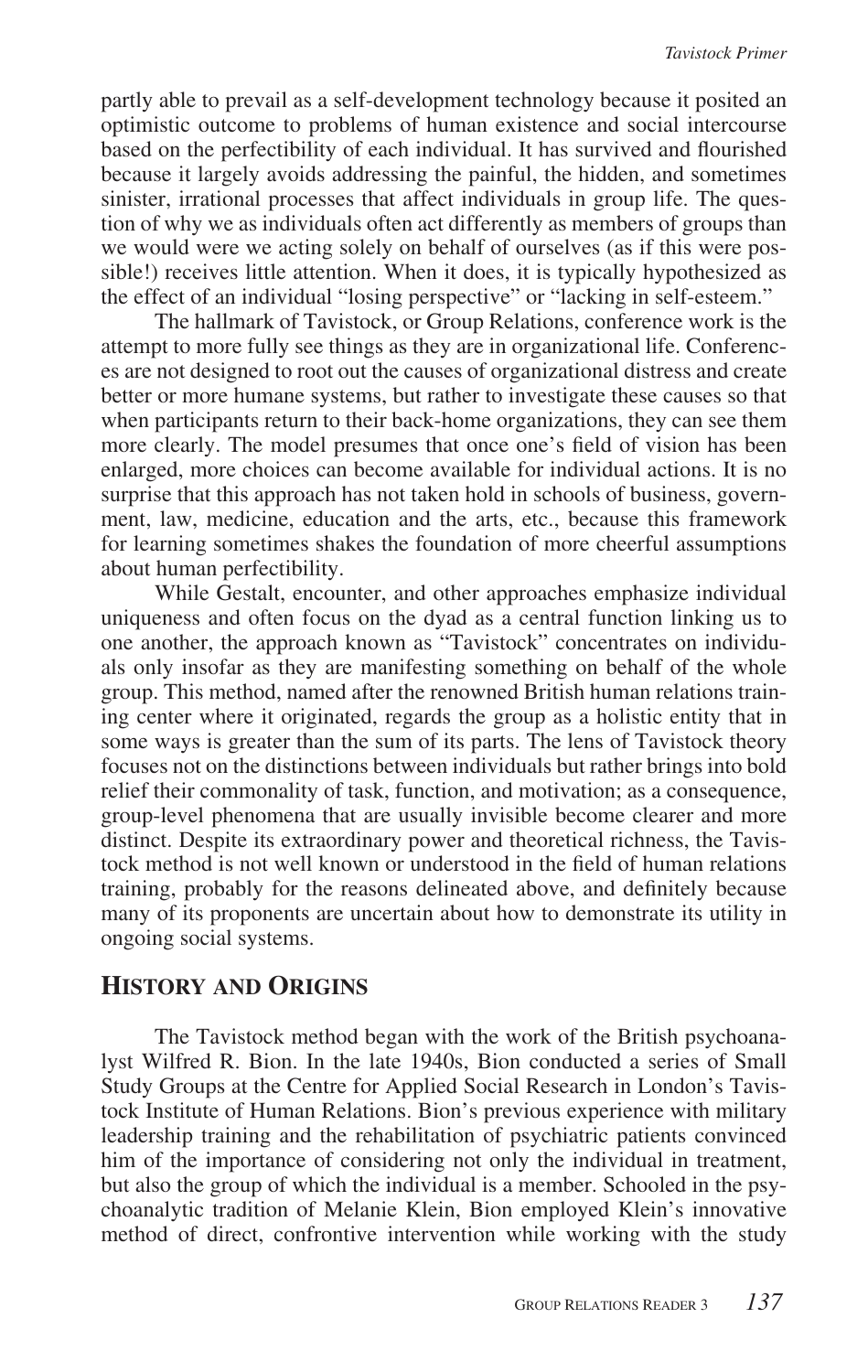#### *Conference Life: Hayden and Molenkamp*

groups, and reported his experiences in the late 1950's in a series of articles for the journal *Human Relations.* Later published in book form as *Experiences in Groups (*1961), this seminal work stimulated further experimentation at Tavistock and other locations with Bion's novel approach of "taking" a group and viewing it as a collective entity. Bion's personal style, not engaging in typical social niceties and often looking at the floor or at a focal point beyond group members, became a consulting stance which continues to influence those doing Group Relations conference consultation.

The approach gradually evolved into a method. In 1957, the Tavistock Institute and the University of Leicester co-sponsored the first Group Relations conference, a two-week experiential learning event that focused on the roles that participants assumed in work groups. Buttressed by Bion's theory, the conference design also showed the influence of Kurt Lewin and the experimental ideas of the National Training Laboratories in the United States. This first conference led to others.

The conference design began to evolve to include the study of more complex group phenomena. A. Kenneth Rice, then Chairman of Tavistock's Centre for Applied Social Research and a member of one of Bion's early study groups in 1947-48, led a fundamental change in the conception of the conference events by adding first a large study group and what was then called an intergroup event to the conference model. Rice, a sociotechnical systems analyst, also began to focus conference work toward application of participants' learning in the outside world. Under his leadership, conference design emphasis shifted from the roles individuals assumed in small work groups to the dynamics of leadership and authority relations in groups and larger systems. In his *Learning for Leadership* (1965), Rice stated that the primary task of a Group Relations conference is to provide participants with opportunities to learn about leadership. Some time after that, the primary objective was redefined as the study of authority and the problems encountered in its exercise. Recent conference themes have proliferated to include many special foci, such as gender and race, as they affect the exercise of authority and a plethora of other related topics (e.g., "Aligning Passion and Task"). An emphasis throughout the development of conference design has been the study of authority: what it is and how it is either vested or withheld from oneself by oneself or by others. Rice also emphasized the learning that could emerge from studying the conference itself as an institution that transacted with its environment. Echoing Bion, Rice's views had a touchstone hypothesis that individuals cannot be understood or changed outside the context of the groups in which they live; these views shaped the contours of the Group Relations conference as a learning context. The conference became a stimulating blend of psychoanalytic and sociotechnical systems thinking; a synthesis which continues to distinguish it from most other experiential learning models.

Under Rice's influence, experiential group work during the 1960s in Great Britain became synonymous with the Group Relations method; incontrast, experiential groups in the United States during the same period were becoming quite diverse. They moved away from an early focus on group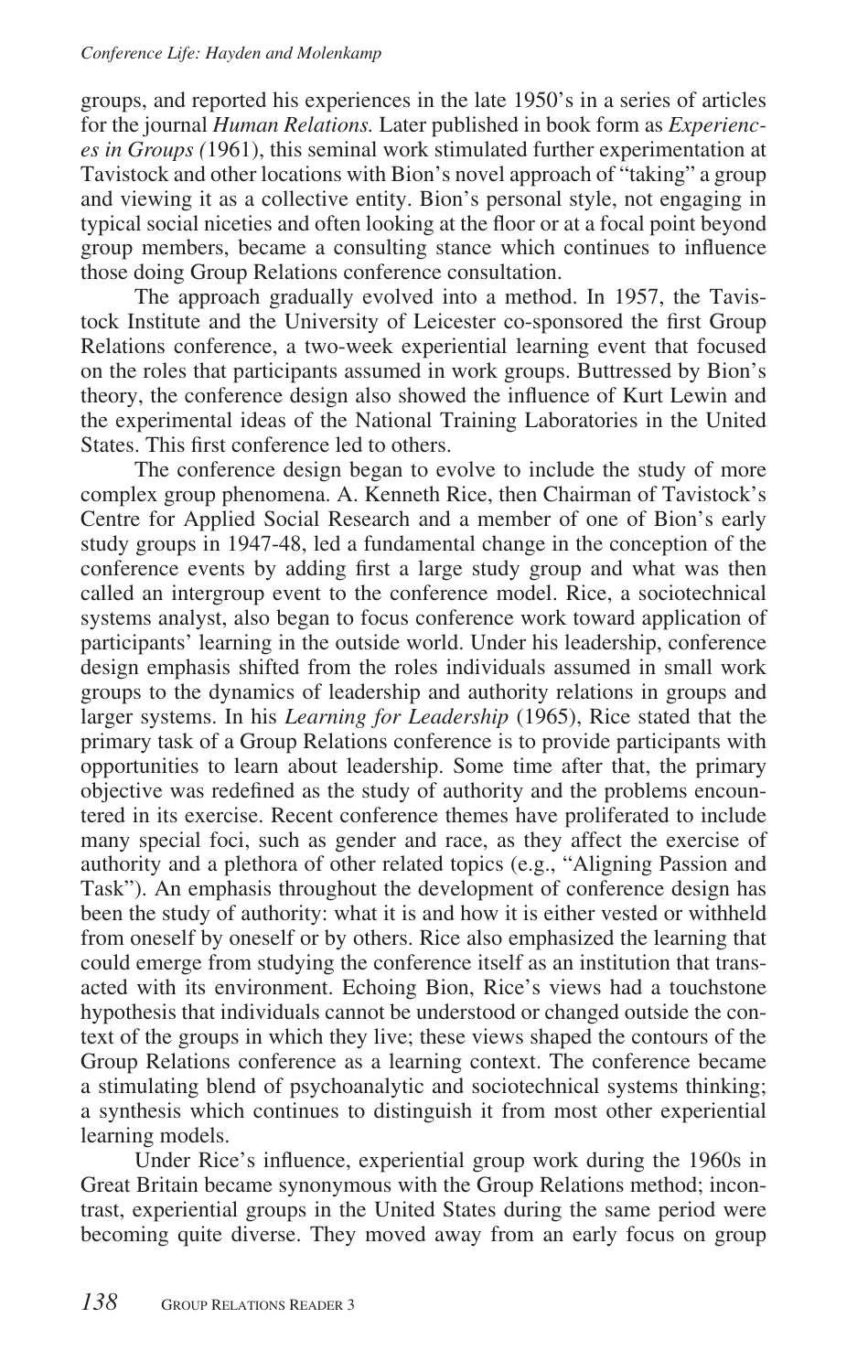dynamics in experimental T-groups, and onto personal growth and the study of interpersonal dynamics as described in the introduction above.

Rice directed all the Tavistock-Leicester conferences from 1962 to 1968. In 1965, he led the first Group Relations conference in the United States at Mount Holyoke College. This event was co-sponsored by the Washington School of Psychiatry and the Yale University Department of Psychiatry and was supported by Margaret Rioch, Morris Parloff, and F. C. Redlich, all of whom were instrumental in the development of the Tavistock method in the United States. A series of Centers, now Affiliates, developed over the next twenty years by members of founding organizations who relocated and by conference participants who assembled groups of interested people in their own cities. After Ken Rice's untimely death in 1971, the A. K. Rice Institute was established in his name for the purpose of supporting and promulgating Group Relations work in this country. Margaret Rioch became a major American champion for this initiative.

Training in Group Relations is currently provided by the Tavistock Institute in Great Britain and by the A. K. Rice Institute and its Centers, now Affiliates, in the United States, as well as other organizations in several countries throughout the world. (See listing of international organizations sponsoring Group Relations conferences in the References/Endnotes section at the end of this book.) As seems fitting, no single person can be regarded as the founder of the Group Relations method, but the founding group would have to include Bion, Rice, and, in the United States, Rioch.<sup>1</sup>

## **BASIC PREMISES**

An aggregate cluster of persons becomes a group when interaction between members occurs, when members begin to invest energy in their shared relationship, and when a common group task emerges. When this task emerges as a tangible goal (e.g., establishing a food coop), we call this the *work task* of the group. This level of group functioning results in the birth of a group based on the conscious decision of individuals to cluster together to achieve a goal that no one of them could achieve alone. *Work group* behavior can also relate to an already existing group deciding to take new approaches to accomplishing a longstanding goal or adopting new ones.

Many forces can operate to produce a group: an external threat; various kinds of collective regressive behavior; or attempts to satisfy needs for security, safety, dependency, or affection. Essential to the Tavistock approach is the belief that when an aggregate of people becomes a group, the group behaves as a system: an entity or organism that is in some respects greater than the sum of its individual parts. When such an organism takes life, just as any other naturally occurring organism, its fundamental task becomes what it must do to survive. We call this the survival task of the group. Although this fundamental task is frequently disguised or masked, survival as a group becomes the primary preoccupation and latent motivating force for all group members on an unconscious plane. This emphasis on survival, at a level of experience usually out of range of conscious thought or feeling, provides the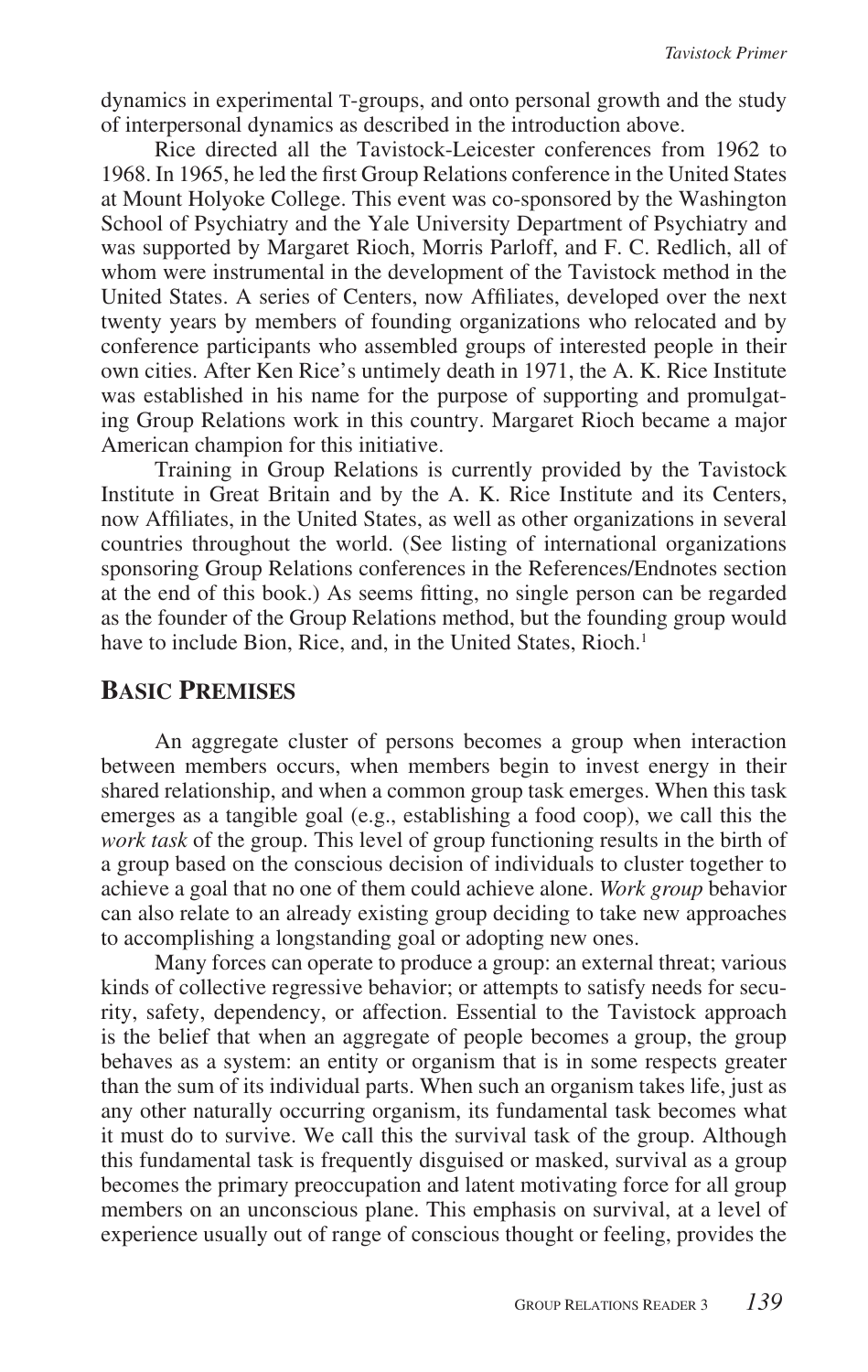framework for the exploration of group behavior with major emphasis on the dynamics of authorization, leadership, and responsibility that is pursued in Tavistock conference life. The work group and the *survival group* co-exist, at times being helpful to and compatible with each other, and at times being in conflict over which is to serve as the group's primary energizing factor.

In a Group Relations, or Tavistock, conference, exploring the groupas-a-whole requires a perceptual shift on the part of group members and the consulting staff who work with them. This shift requires limiting, if not discarding, an emphasis on individual separateness and a readiness to see the collective motivation expressed in the activities of individual group members. Just as a family is something more than individual parents and children; just as an organization is something more than executives, managers, and line workers; so any group is something more. It is a new entity with its own unique energies and dynamic forces.

Under the lens of the Group Relations framework, individuals are recognized as voices of the collective that emerge from time to time on behalf of the whole. Their experiences and contributions in the group are sources of data that express various elements of the *group-as-a-whole.* This perspective implies that members of a group are in continually interdependent relationships with each other. They depend on each other to express the dilemmas actually belonging to the whole group. For example, say there are two group members who are in conflict about whether the group should meet to work together over the dinner hour. One person fervently argues that this is needed, and the other just as passionately declares that individuals need their time alone. This conflict could be seen as expressing the larger group's ambivalence about whether to push on with its work or to meet individuals' needs first. In other words, whatever group members are saying within this framework, they are talking about the group and demonstrating their connectedness in the group. As Bion (1961) described in one metaphor: we may observe individual gears, springs, and levers and only guess at the proper function, but when the pieces of machinery are combined, they become a clock performing a function as a whole, a function impossible for individual parts to achieve.

When individuals become members of a group, their behavior changes and a collective identity emerges, for example, a task force, an athletic team, a lynch mob, a utopian community, or an organization to hasten zero population growth. Each one transforms into a new Gestalt in which the group is focal and the individual members become the background. As individuals join, membership in the group becomes an exciting but often ambiguous experience; one that invites individual members to join in the task at hand but also triggers their unconscious fantasies and projections about belonging. Their conflicts about leadership and authority usually emerge in the joining process as well. One of Bion's most interesting concepts described the presence of a dilemma that faces all of us in relation to any group or social system. He hypothesized that each of us has a predisposition to be either more afraid of what he called "engulfment" in a group or "extrusion" from a group. This intrinsic facet of each of us joins with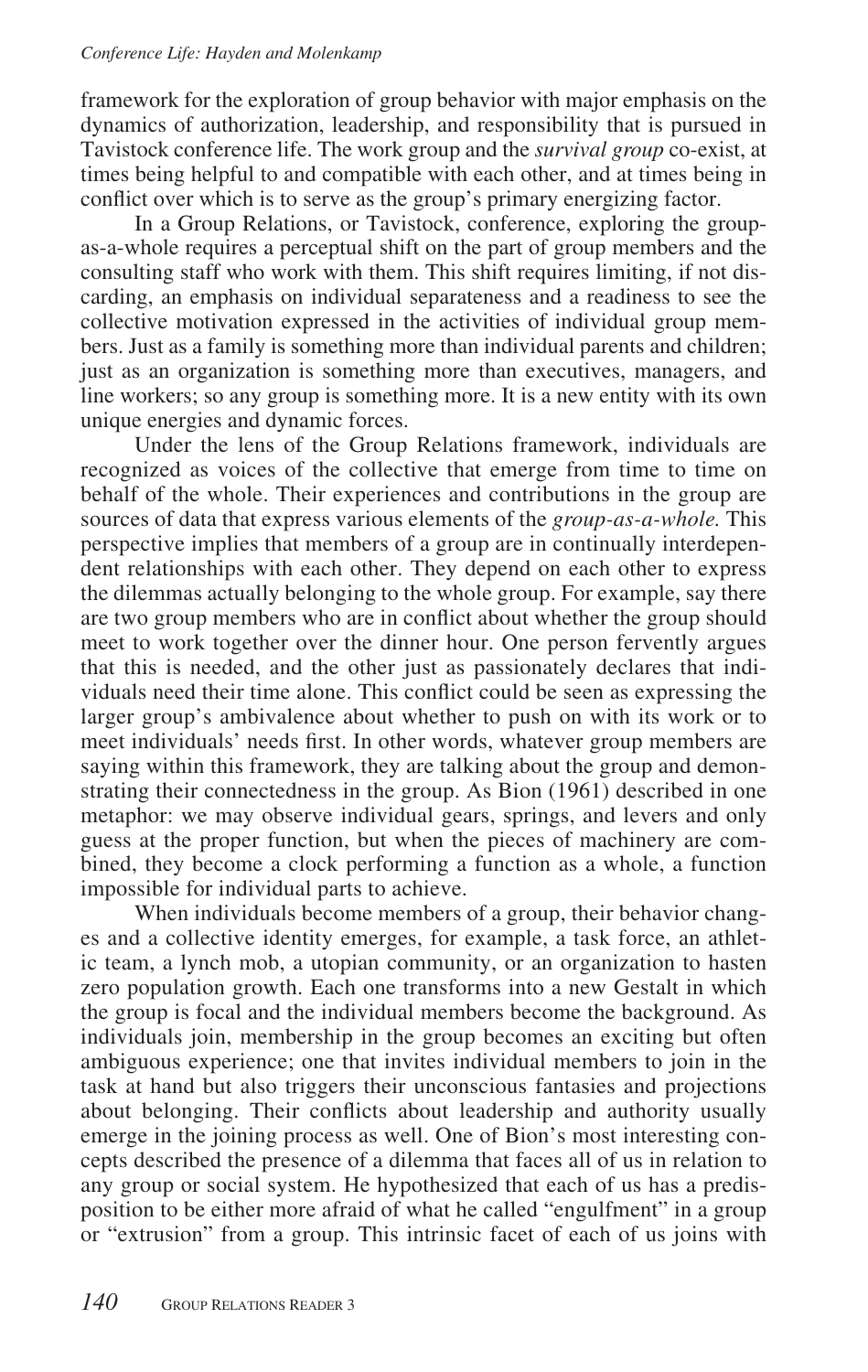the circumstances in any particular setting to move us to behave in ways that act upon this dilemma. For example, those of us who fear engulfment more intensely may vie for highly differentiated roles in the group such as leader, gatekeeper, or scout. Those of us who fear extrusion more intensely may opt for less visible roles such as participant, voter, or ordinary citizen. Bion's idea was that each of us may react upon one or the other side of this dilemma depending on the context, but that the question is always with us of how to "hold" the self, or put another way, how to assure our personal survival within the life of the collective.

So, the basic premises of the group-as-a-whole approach can be summarized as follows:

- The primary motivating force in any group is what it must to do survive; therefore the group is always engaged at an unconscious level in the survival task.
- The group has a life of its own only as a consequence of the fantasies and projections of its members.
- The group uses its members in the service of its survival task; therefore individuals may have limited control of their own experiences and behavior.
- The behavior of any group member at any moment is the expression of one's own needs, history, and behavior patterns and the needs, history, and behavior patterns of the group.
- Whatever an individual in the group expresses or does, through the individual, the group is always reflecting itself.
- In the face of powerful unconscious forces, authority and leadership, as well as the exercise of personal responsibility, become key dynamics for the group.
- Understanding the group processes may provide group members with heightened awareness and the ability to make previously unavailable choices about their roles and functioning in a group setting.

Because Wilfred Bion (1961) is the principal theorist informing the Tavistock method, a brief description of his theory is provided next.

# **BION'S THEORY**

Groups, like dreams, have a manifest, overt aspect and a latent, covert aspect. The manifest aspect is the work group, a level of functioning at which members consciously pursue an agreed-upon objective and deliberately engage in the completion of a work task. Although group members always have hidden agendas (parts of themselves that they consciously or unconsciously plan to not share with the group), they rely on internal and external controls to prevent these hidden agendas from emerging and interfering with the announced group task. When they hold their hidden agendas consciously, group members can pool their rational thinking and combine their skills to solve problems, make decisions, and focus on work goal achievement.

Groups do not always function rationally or productively, however, nor are individual members necessarily aware of the kinds of internal and external controls they rely on to maintain the boundary between their announced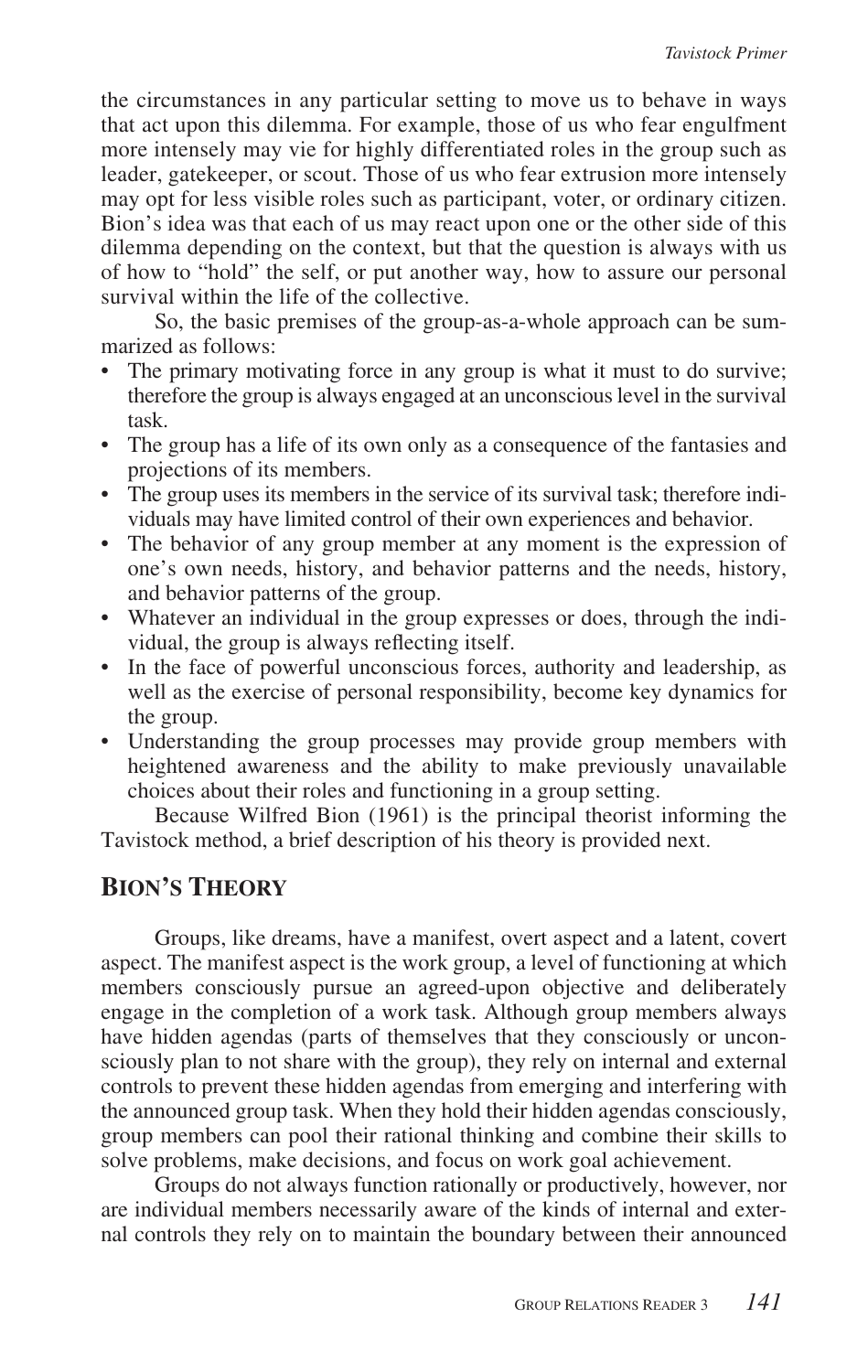intentions and their hidden agendas. The combined hidden agendas of group members constitute the latent aspect of group life, the basic assumption group. In contrast to the rational, civilized, overt, *task-oriented* work group, the basic assumption group is comprised of unconscious wishes, fears, defenses, fantasies, impulses, and projections. The work group is focused away from itself, toward the work task; the basic assumption group, by contrast, is focused inward, toward fantasy and a more primitive reality. A tension always exists between the work group and the basic assumption group that is usually balanced by various behavioral and psychological structures, including individual defense systems, ground rules, expectations, and group norms.

# *Basic Assumptions*

On the basic assumption level of functioning, behavior is "as if" behavior: the group behaves *as if* a certain assumption is true, valid, and real, and *as if* certain behaviors are vital to the group's survival. As Bion pointed out, both words, *basic* and *assumption,* are important to understanding the term. *Basic* refers to the survival motivation of the group; *assumption* underscores the fact that the survival motivation is based, not on fact or reality, but on the collective projections of the group.

Bion identified three distinct types of basic assumptions: *dependency, fight/flight,* and *pairing*. Turquet (1974) has added a fourth: *oneness.* They are explained below.

- *Basic Assumption Dependency.* The essential aim of this level of group functioning is to obtain security and protection from one individual: either the designated leader or a member who assumes that role. Members of this type of group begin waiting around, not knowing what to do, and needing things. In other words, the group behaves as if it is stupid, incompetent, inert, or psychotic in the hope that it will be rescued from its impotency by a powerful leader who will instruct and direct the group toward task completion. When every/any leader fails to meet these impossible demands, the group members express their disappointment and hostility in a variety of ways. The basic assumption dependency often serves as a lure for a charismatic leader who exerts authority through powerful personal characteristics. Group members believe for a while that their depression and paralysis will be taken care of for them. Eventually, of course, this approach breaks down.
- *Basic Assumption Fight/Flight.* In this mode of functioning, the group perceives its survival as dependent on either fighting (e.g., active aggression, scapegoating, or physical attack) or fleeing (e.g., withdrawal, passivity, avoidance, or ruminating on past history) from an enemy. At times, this enemy can even become the task; a group in this form of basic assumption functioning may be relatively nonchalant about what it chooses. Anyone who mobilizes the aggressive forces of the group is granted leadership, but the persistent bickering, in-fighting, and competition make most leadership efforts short-lived. In flight functioning, leadership is usually bestowed on an individual who minimizes the importance of the task and facilitates the group movement away from its work.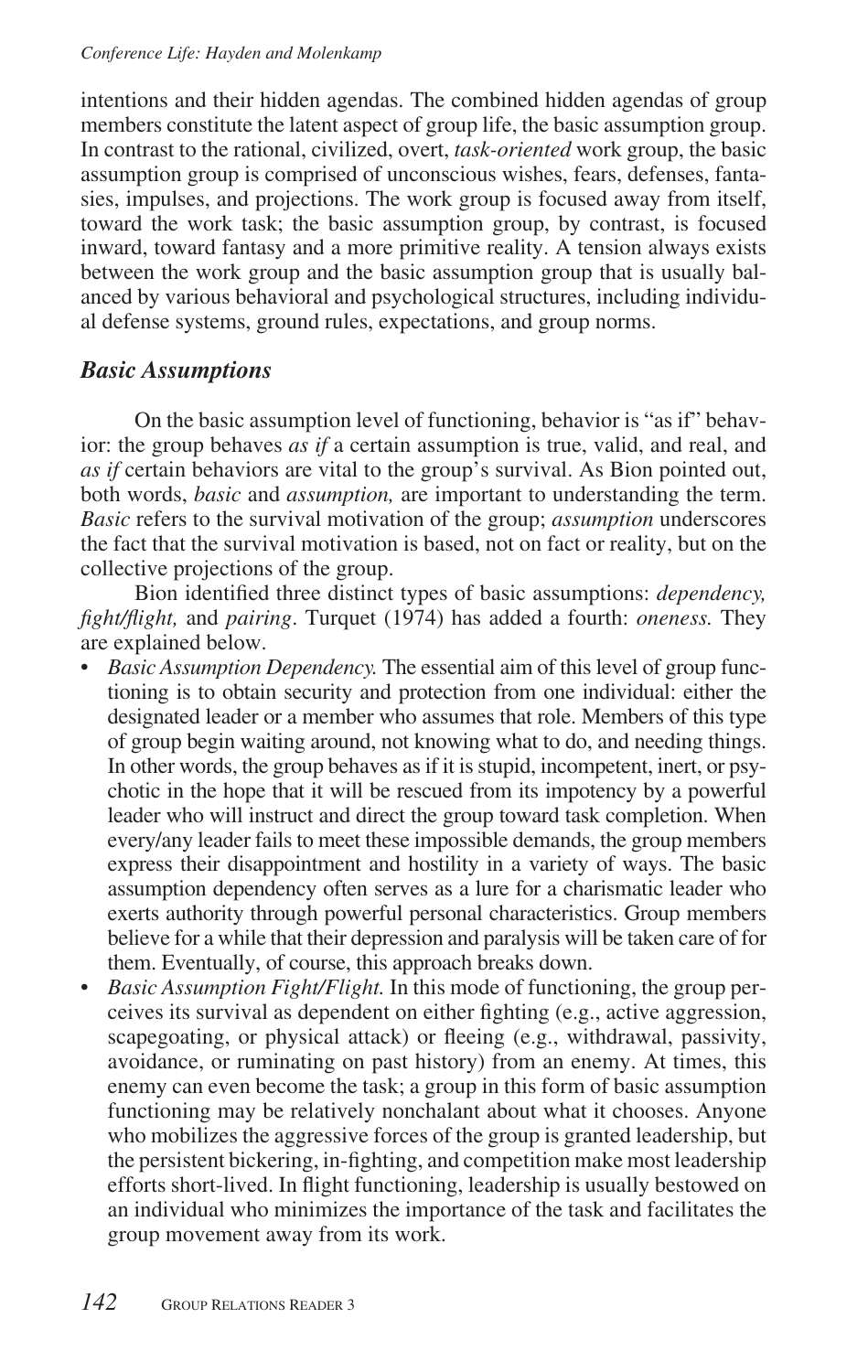- *Basic Assumption Pairing.* Pairing phenomena include bonding between two individuals who express warmth and affection or excitement leading to intimacy and closeness. The pair involved need not be a man and a woman. Such a pair or pairs often provide mutual intellectual support to the extent that other members become inactive. When the group assumes this mode of functioning, it imagines that its survival is contingent on its reproduction; that is, in some magic way, a Messiah will be born to save the group and help it complete its task. The feeling in pairing groups is often pleasant because its atmosphere is full of hope. When basic assumption fight/flight and pairing intersect, as basic assumption constructions sometimes do as they flow in and out of one another, the tone of the group is often one of erotic aggression.
- *Basic Assumption Oneness.* This level of functioning occurs "when members seek to join in a powerful union with an omnipotent force, unobtainably high, to surrender self for passive participation, and thereby to feel existence, well-being, and wholeness" (Turquet, 1974, p. 357). The group commits itself to a movement, a cause outside itself, as a way of survival. Leaders who offer a philosophy of life or methods to achieve higher levels of consciousness become attractive to the group in this mode of basic assumption functioning. Members of oneness groups appear to lose their capacity to think and instead get filled with a sense of being merged with each other.

Lawrence, Bain, and Gould (1995) proposed a fifth basic assumption as the opposite of basic assumption oneness called *me-ness.* Their hypothesis is that this basic assumption occurs when people in a group work on the unconscious assumption that the group is to be a non-group. The fear of engulfment by the group causes members to behave as if there is no reality to the group. The only reality to be considered is that of the individual.

The basic assumption life of any group is never exhausted, nor is it imperative for a group to rid itself of its basic assumption characteristics. In fact, as Bion perceived society, certain institutions capitalize on our collective basic assumption strivings and provide structures and vehicles to channel these strong, primitive feelings. In such organizations, basic assumption life is harnessed in the service of the work task. For instance, the church attempts to satisfy dependency needs; the military and industry employ fight/flight motivation; and the aristocracy and the political system (with their emphasis on breeding and succession) build on basic assumption pairing. The diminished but continuing emphasis on mysticism and cosmic consciousness seems to be an expression of basic assumption oneness. In most organizations, however, when group members behave in ways that have more to do with supporting basic assumptions than with achieving their shared goals, they become anti-work. Anti-work behaviors result from unconscious fears of group disintegration or destruction, and participation in them is instantaneous and instinctive.

Bion's theory is the cornerstone of the Tavistock method: it serves as a framework for the group-as-a-whole approach. Extensions of the theory to work groups and psychotherapy situations are provided by many authors (see the references at the end of this book).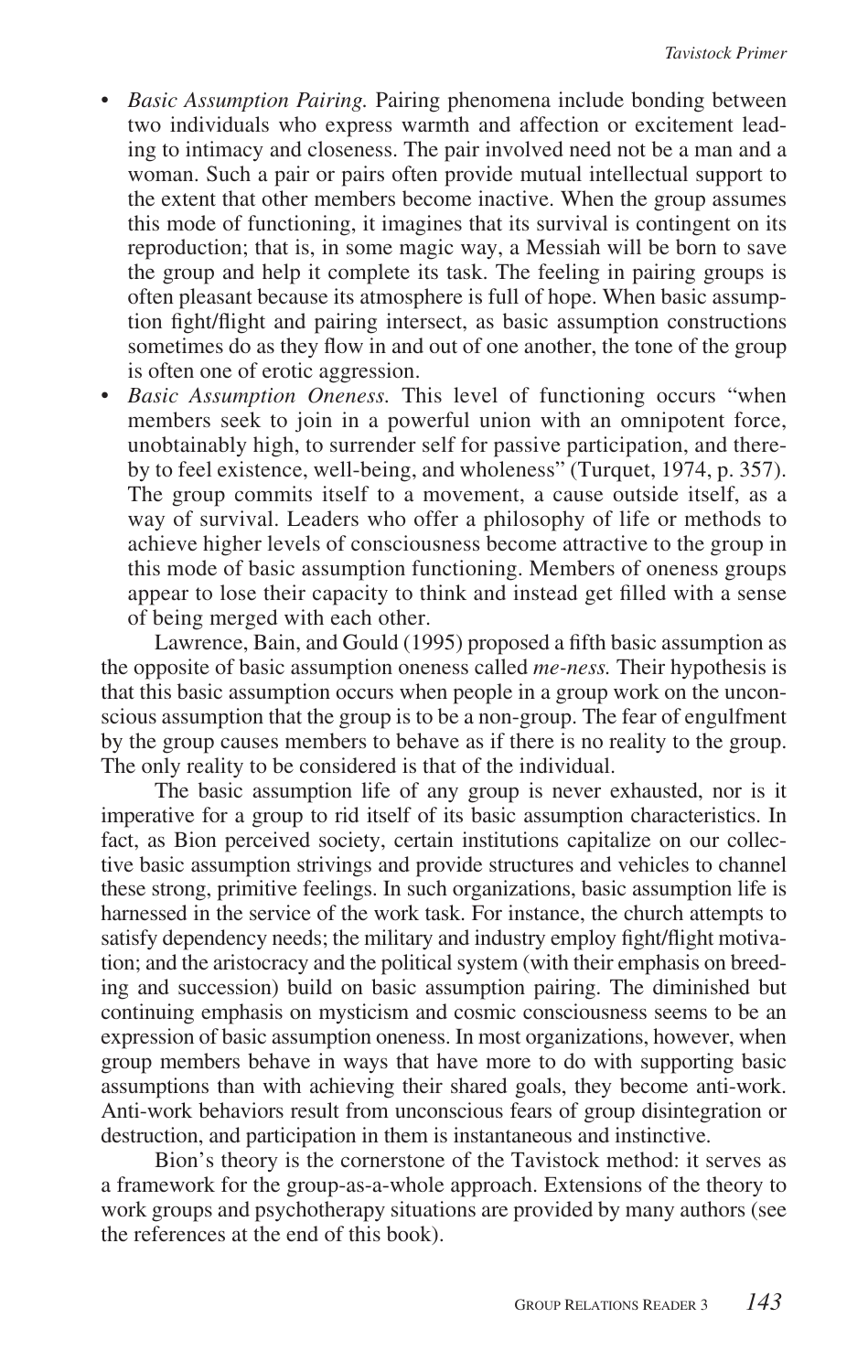# **THE FUNCTIONING OF SOCIAL DEFENSE MECHANISMS**

There are a variety of other key concepts that help elucidate the phenomena often observed in Group Relations conferences (and in ongoing organizations), and here we will describe two of the most important ones. The purpose of these mechanisms is to simplify the individual's (or group's) internal experience and reduce the anxiety inherent in all social interactions. Even though we may not be aware of anxious reactions to finding ourselves in social settings, this framework hypothesizes that we are.

- *Projection.* Projection is the result of an individual's or a group's drive to disown undesirable parts of themselves because the complexity of holding these parts inside is too alarming or painful. For example, a pro-life group may frame its attack on a pro-choice group as part of a campaign against murder; murderous motives are publicly projected into the pro-choice group. Ironically of course, when a pro-life individual or group acts to kill or injure a pro-choice group member, the question of where murderous urges reside has to be asked. There are many socially repugnant impulses and ethically indefensible motives in all of us. When we cannot bear to know or to own these in ourselves, we must export them to another location, usually in another individual or group, in order to keep them out of conscious awareness. In conference life, these kinds of projections often relate to feelings of anger, ambition, aggression, desire, envy, competition, etc.; the gamut of emotional motives that are often culturally discouraged, or at least channeled, in particular ways. In a conference, a female group member may state that the consultant is angry with another member when in fact the member is the one who is angry, but the gender stereotypic thought is that it's not nice for women to fight.
- *Projective Identification.* Projective identification occurs when the recipient of a projection accepts the unwanted feelings of another and owns them. In other words, a projection finds enough receptors in its object to stick. A male member who is feeling particularly vulnerable about his competence to work in the group may turn to a female member and say, "So, how are you? You don't look like you're having a good time." If the female responds by describing how confused she feels and begins to tear up, the projection has been identified with by her, and then secondarily by the male who projected it when he moves to put his arm around her and says, "It's ok, I understand how you can feel that way."

Through projective processes, group members are connected to each other by passion, indifference, contempt, respect, love, guilt, hate, or through any other experience potential in the human species (Gilette  $\&$ McCollom, 1995). Projective processes often form the fabric of a particular group. The challenge a work group faces is whether and how to encourage reciprocal taking back and pushing back, or reclaiming and rejecting, of projections that have damaged members' capacity to engage fully in achieving the group's work goals.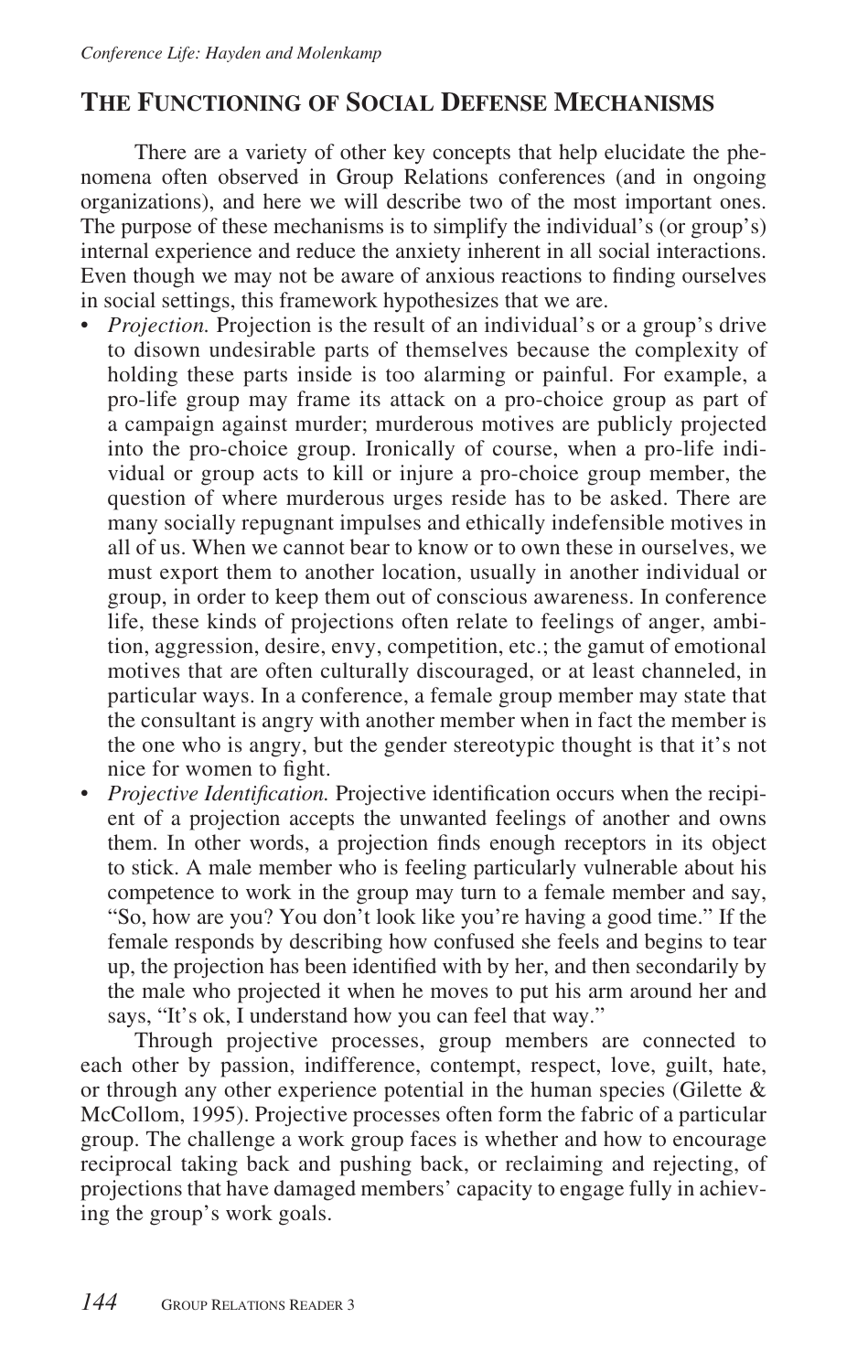# **THE GROUP RELATIONS CONFERENCE**

The Tavistock theoretical framework can be applied to understanding the dynamics of any group or social system. The conference model, however, was primarily originated to increase awareness of group phenomena and their impact on leadership and authority. Group relations conferences are characterized by a clear statement of objectives, specific staff roles, and a systemic application of the group-as-a-whole theoretical approach. A typical advertising brochure might describe the aims and principles of a Group Relations conference as follows.

The ability of an individual, or of a group, to lead effectively is determined in large measure by the way authority is vested in the individual, or the group, by others. The factors that influence this process can best be understood when they are seen in actual operation. The conference, therefore, is created as a temporary organization to offer its participants an opportunity to study what happens within and among groups at the same time that it is happening. The learning that takes place arises from the direct experience of the participants. The aim is to bring together experience and thought, emotion and intellect, without neglecting one for the other.

Throughout the conference, special attention is paid to the covert processes that operate in and among groups. Unspoken attitudes and behavior patterns may hinder or further group tasks outside the awareness of those involved. Increased observation and greater understanding of such processes can lead to more effective participation in work group activities.

The conference is open-ended in the sense that there is no attempt to prescribe what anyone shall learn. The focus, however, is on the problems encountered in the exercise of authority both within and among groups.

The conference staff believe that people who attend this type of conference can increase their understanding about the nature and exercise of their own authority as well as that of others, and can therefore be equipped to deal more effectively with the challenges of working in ongoing institutions. In particular, they can make decisions about how to take on the responsibilities of leadership and/or followership.

The design of the conference includes a variety of group events, each of which provides a different context for studying authority and group dynamics. Throughout each conference event, the staff encourage examination of all aspects of its behavior as well as the behavior of the members. The accountability of staff who are exercising delegated, sanctioned, and personal authority to provide learning opportunities can be examined, as well as the participation of members in pursuing their own learning goals.

The sponsoring organization and the staff believe that the conference experience, and later reflection upon its various events, can contribute to a capacity for more effective leadership and followership in the various roles the members occupy in their own institutions. Beyond this, we recognize that for each participant there is a different set of expectations and a different set of priorities in making use of this learning experience.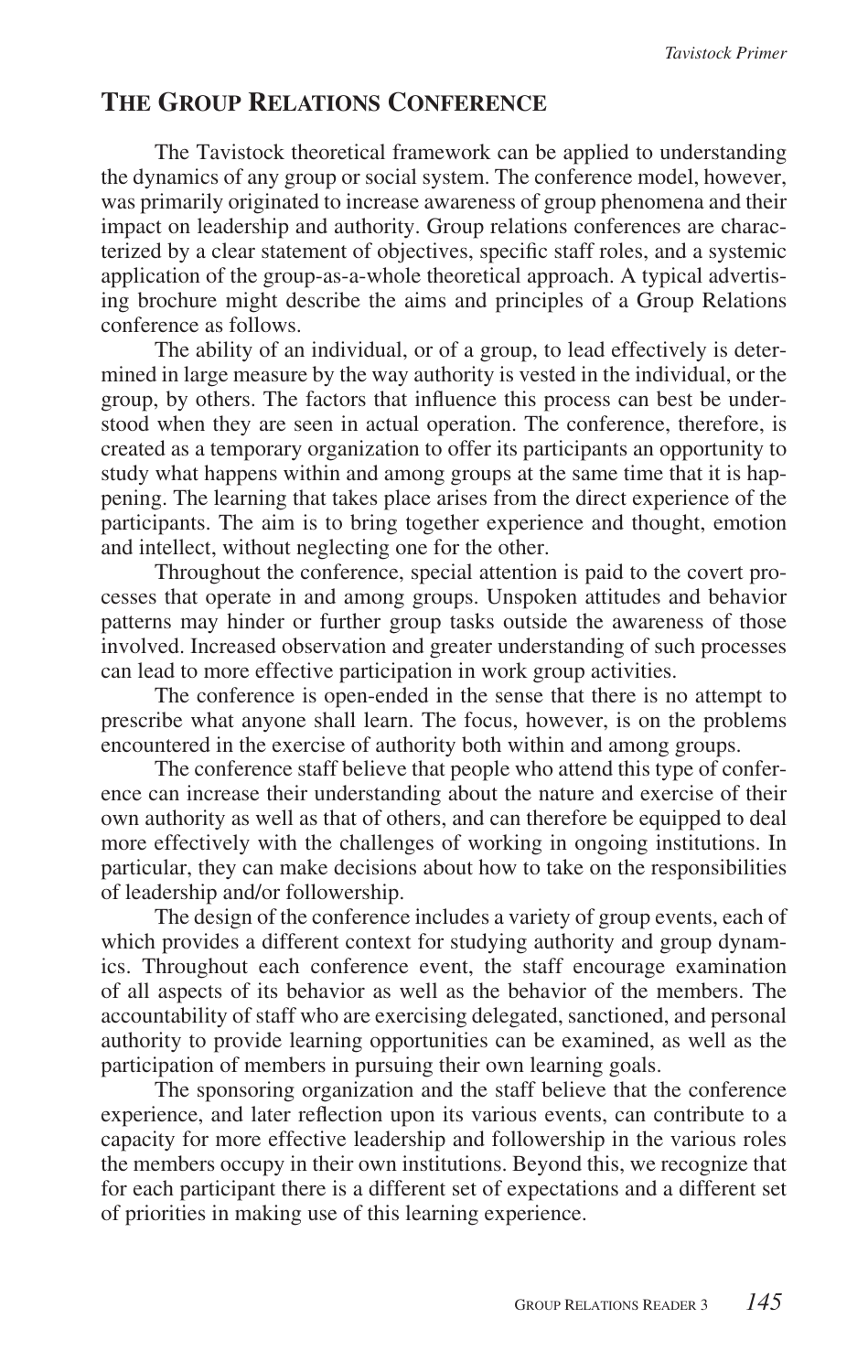# *Conference Design*

In the early years, design of a Group Relations conference was patterned closely after the original design of Rice, who intended to provide participants with experience-based, group opportunities wherein their task was "to study their own behavior as it happens" (Rice, 1965, as quoted in Colman & Bexton, 1975, p. 72). In the past two and a half decades there has been major experimentation with the theme of conferences and with the type and arrangement of conference events. Most conference events are still structured so that the members have the consultation of at least one staff member to facilitate their task. Role behavior is still prescribed for the staff in the various events, although perhaps less rigidly so, in order to honor their contract with the members to provide learning opportunities related to authority and to clarify their own authority structure. No rules are made for the members, however, and they are free to experiment with any behavior that they believe will enhance their learning.

# *Theme Conferences*

Perhaps the most striking evolutionary element of Group Relations conferences in the United States has been the proliferation of theme conferences. These conferences aim to focus on potentially problematic aspects of organizational life such as the presence of defensive stereotypes like racism, sexism, ageism, as well as other kinds of unconsciously held biases operating in groups. Homophobia, interprofessional discrimination, ethnic projections, and other forms of social defenses have been the focus of study in conferences. In addition, some conference Directors have set their sights on institutional issues like the struggle between the fulfillment of self and achieving a common good, and how to put passion together with work in an organization. A prevalent new theme in conferences in recent years has also been the relatedness of diversity/identity to authority. Spirituality as an organizing theme has just begun to be explored.

There is another form of theme conference which has been created by Gordon Lawrence called the "social dreaming" conference. Its approach does not fall into the traditional Group Relations conference because it lacks a focus on the dynamics of authority and leadership. As a model for illuminating the unconscious collective forces at play in a group, however, it employs powerful and creative methods that derive from earlier Group Relations thinking.

Whether the theme conference is generally effective in providing the learning opportunities for which it strives has been widely examined among sponsoring groups and those who direct Group Relations conferences. No conclusion has been reached about the efficacy of this form of conference since it seems that just when a particular aspect of the conference system's unconscious life becomes the focus of the work, it moves even more deeply underground, and other tantalizing elements of group experience take center stage.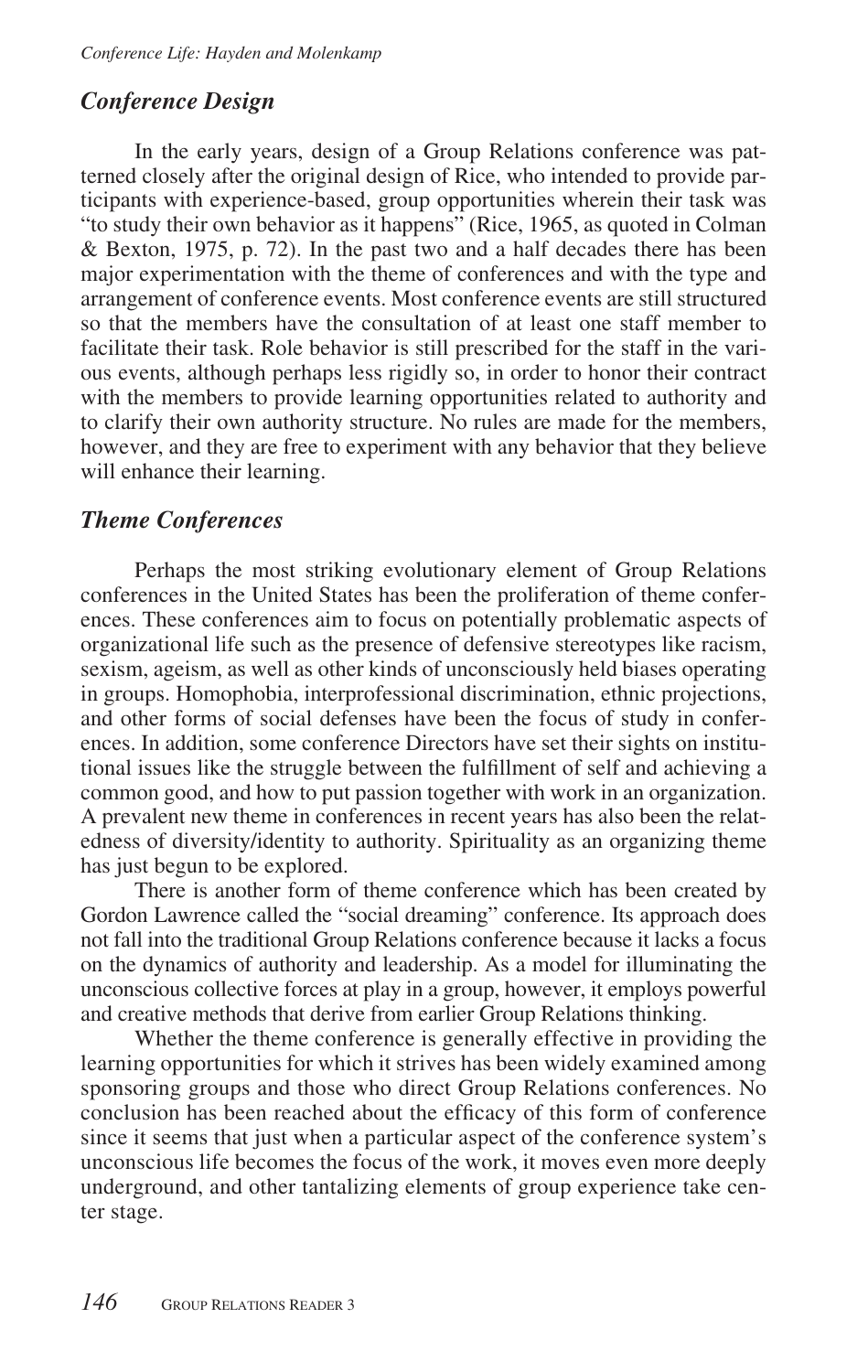# *System Specific Conferences*

Another area of experimentation in conference design has been the attempt to focus on the dynamics of a particular kind of organization. Conferences focused on health care, religious organizations, and educational and social services institutions have proliferated. Much like the theme conferences, the assessment of the success of this kind of conference focus is difficult. Normally these conferences are attended by those who have ongoing affiliations with such organizations, so it is interesting to consider the effect of what members are bringing in versus what originates in the conference context. In some ways, of course, this does not distinguish the kind of exploration that can be done in one of these conferences from any other.

In keeping with a desire to create contexts where larger types of systems can be studied, there was recently an attempt to sponsor a conference in virtual space in which members would communicate through electronic means. Not enough people signed up to attend, however, and this modality seems likely to be taken up again when electronic communication means provide additional aspects such as visual connections. In addition, many conferences, some of which are sponsored and cosponsored by Centers, now Affiliates, of the A. K. Rice Institute in the U.S., are occurring within the context of a variety of universities and colleges. Often these organizations include infrastructures of their own which are designed to sponsor conferences and related application work. These learning experiences frequently comprise required coursework, and academic credit is granted to participants.

## *Conference Events*

Another area of widespread experimentation in conferences is the invention of new types of events. Conference Directors develop new events cautiously because the investment of most organizations that sponsor conferences continue what is important in the tradition. Following is a discussion of both the traditional events and those that have entered use in the recent past. This list is probably not exhaustive, as new events are constantly developing.

- *Conference Opening (CO).* In this initial event, the staff and members meet each other as groups. The Conference Director states the task of the conference, gives some background information, and outlines the structure of the events. Lately some Directors have transformed the Opening into a joining event in which members and staff are invited to state their reasons for being at the conference. This approach is controversial because it implies to some a warming up of the relations between staff and members that may weaken the tranferential qualities of the relations and thereby deprive members of potential learning.
- *Small Study Group (SG)*. Eight to twelve members are assigned to a group, usually mixed and balanced for maximum heterogeneity. A particular consultant works with the study group to facilitate its task of examining its own behavior in the here-and-now.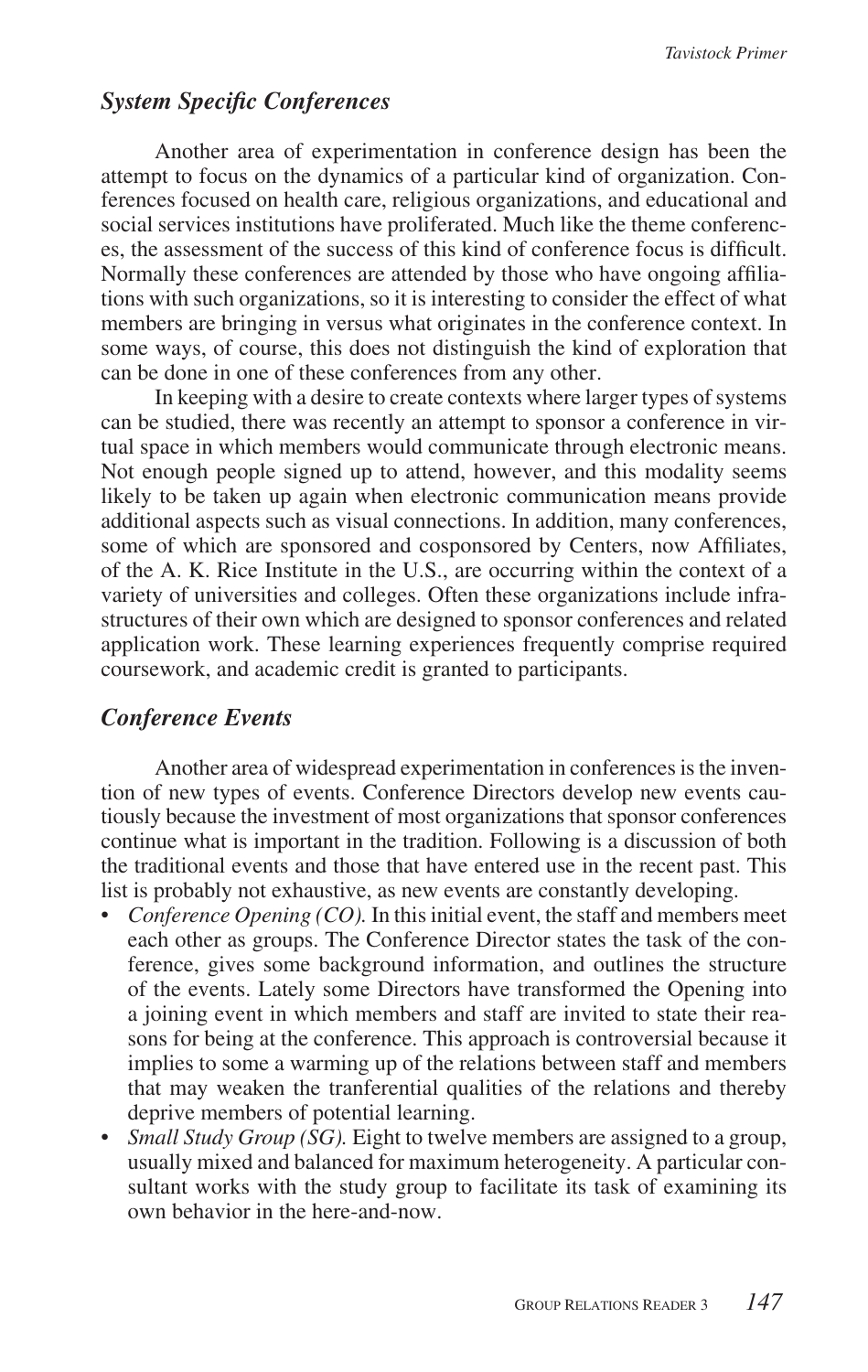#### *Conference Life: Hayden and Molenkamp*

- *Large Study Group (LG)*. All members of the conference (anywhere from 20 to 90 participants) meet together with the task of studying their own behavior in a situation in which face-to-face interaction is problematic or impossible. Two to four consultants, depending on the number of members, are assigned by the Conference Director to provide consultation to the Large Group's task, which, like the Small Study Group, is to examine its own behavior in the here-and-now.
- *Intergroup Event (IG)*. After the Director's opening description of the task and the format of the event, members are free to form groups of their own choosing. The task of the event is to study relationships as they happen between and among groups. In order to provide consultation for the intergroup task, staff members are assigned to specific sectors, or rooms, where members may choose to meet and receive consultation of their work.

# TABLE 1

| Time        | FRI.             | SAT. | SUN.       | MON. | TUES.      | WED.  |  |  |
|-------------|------------------|------|------------|------|------------|-------|--|--|
| 8:00        | <b>Breakfast</b> |      |            |      |            |       |  |  |
| $9 - 10:30$ |                  | SG   | SG         | SG   | <b>IEP</b> | CD    |  |  |
| 10:30       | Coffee           |      |            |      |            |       |  |  |
| 11:00-12:30 |                  | LG   | LG         | LG   | SG         | AG/CE |  |  |
| 12:45       | Lunch            |      |            |      |            |       |  |  |
| $2:30-4:00$ | 2:00 CO<br>SG    | IG   | IE         | IE   |            |       |  |  |
| 4:00        |                  |      |            |      |            |       |  |  |
| $4:30-6:30$ | LG               | IG   | IE         | IE   | LG         |       |  |  |
| 6:45        | Dinner           |      |            |      |            |       |  |  |
| $8:00-9:30$ | SG               | SG   | <b>RAG</b> |      | $AG^*$     |       |  |  |

# *A Typical Design for a Five-Day Residential Conference*

- $CO = \text{Conference Opening}$  RAG = Role Analysis Group
- $SG = Small Study Group$  IEP = Instit. Event Plenary
- 
- 
- $IE = Institutional Event$   $-$  = Free Period
- 

- $LG = Large Study Group$   $AG = Application Group$
- $IG = Intergroup Event$   $CD = Conference Discussion$ 
	-

AG/CE = Application Group and Conference Evaluation

\* After this Application Group session, there would typically be a social event in which staff and members would meet each other to socialize. This has become a useful element of the export phase of the conference because it assists members to let go of some of the transferential dynamics in which they may have been participating.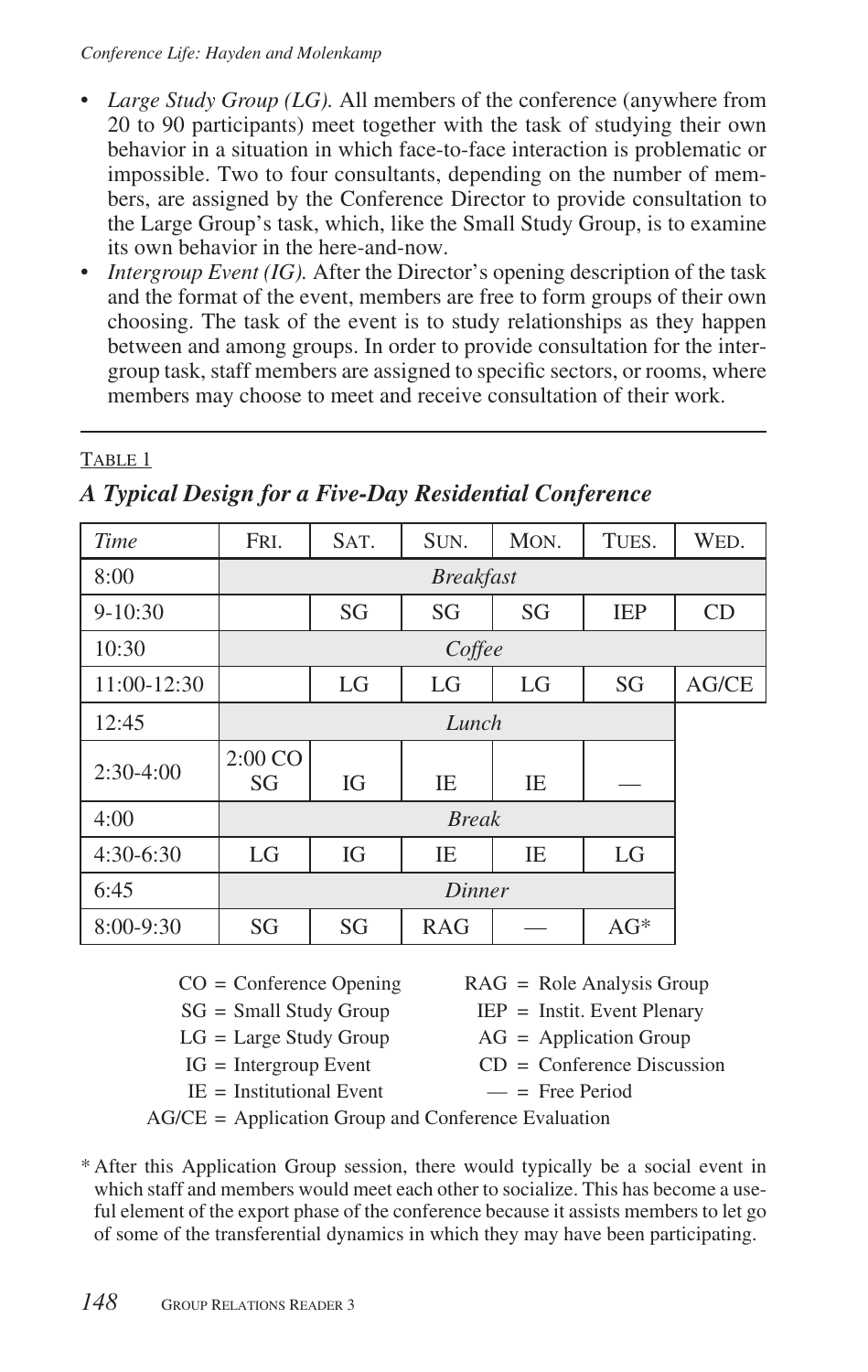- *Institutional Event (IE).* This event also begins with a description of the event by the Director. Members are again free to form groups as they wish. The staff, however, are not assigned to specific member workspaces; instead, the staff members meet as a group themselves, in public, so that group members can observe their functioning if they wish. If consultation is desired, staff members are available on request to consult single groups and intergroup meetings, and representatives of groups are invited to interact with the staff group.
- *Role Analysis Group (RAG)*. The RAG is a non-experientially based session that offers members an opportunity to reflect, with the assistance of one or more consultants, on the role(s) each has taken so far in the conference. It generally allows them an opportunity to think about how they would like to apply what they have learned in the conference to their continuing participation.
- *Institutional Event Plenary (IEP).* The IEP is a non-experiential session that offers an opportunity for members and staff to examine what happened during the IG and IE sessions to see whether they can understand the emergent institutional dynamics.
- *Application Group (AG).* Small clusters of members are assigned to these groups on the basis of similar back-home responsibilities or interests. The task of the AG is twofold: to further articulate and work toward understanding unresolved conference issues and to consider the relevance of what was learned at the conference to the members' back-home situations. These sessions, like the RAG, are designed to be reflective rather than experiential. Each group has one or more assigned consultant(s).
- *Conference Discussion (CD).* This event, which occurs toward the end of the conference, provides an opportunity for all members and staff to discuss the events of the conference and to begin to make meaning out of their experiences together. One focus often held by the staff is to understand the system of the conference as a whole; there is no attempt, however, to provide closure or summary.

There have been many other kinds of experiental conference events, especially within the rubric of the A. K. Rice National Conference. Two of these are highlighted next.

- *Praxis.* This experiential event designed by Gordon Lawrence is designed to offer members and staff an opportunity to examine what happens in a system where there is no established authority structure or system of roles. Members and staff alike work at constructing their authority and tasks without preconceived notions.
- *Learning Track Application Group (LTAG).* In an attempt to link conference and external role experience, one of the authors (Hayden) added this event to the A. K. Rice National Conference in 1998. In advance of the conference, those applying to attend are invited to pick the LTAG for role development in an area of interest to them. These have included leadership, organizational consultation, and Group Relations consultation. LTAG members and appointed staff spend several sessions bringing external role experience into the conference for examination and development.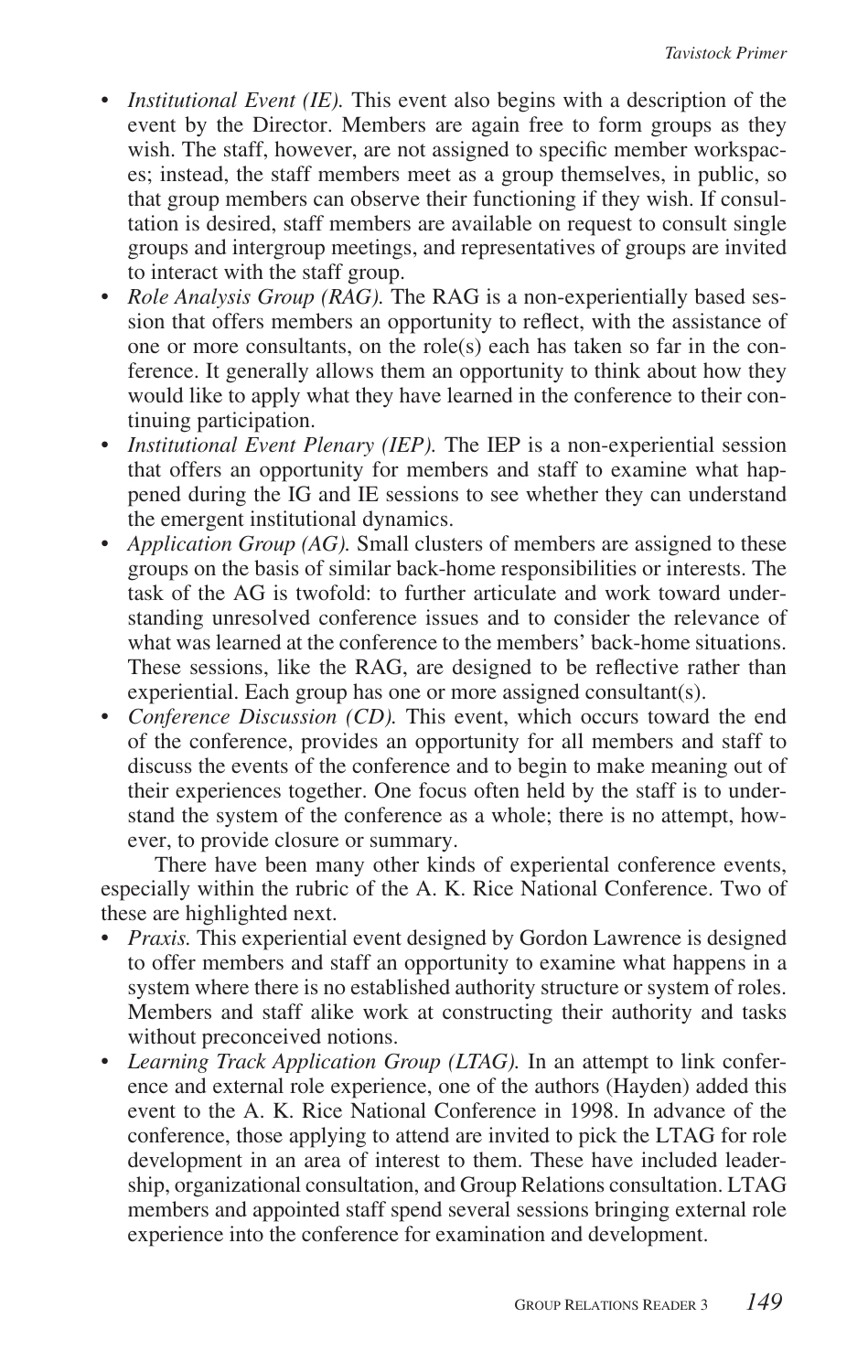# *The Consultant's Role*

The work of the consultant in here-and-now sessions in a Group Relations conference is to fulfill a carefully defined role. The consultant consults only to the group, not to individual members of the group, and only within the time boundaries prescribed. The consultant's role is frequently a subject of much consternation among members. The consultant's behaviors are in the interest of assisting members to pursue the work task of the event in which they are involved. The consultant's objective is to facilitate the group's task to the exclusion of other concerns. The consultant does not engage in social niceties, advice-giving, nurturance, or direction, especially in the experiential conference events. In the reflective or non-experiential events, consultants may allow their personal styles to be more evident. This contrast often provides members with a rich opportunity to examine person and role boundaries as these relate to effective task achievement.

In the here-and-now sessions, the consultant performs the task by providing interventions for the group's consideration. In a theoretical sense, the consultant takes the group by attending to its basic assumption functioning and then reports the observations back to the group. As Rice (1965) describes it, the consultant's job is "to confront the group, without affronting its members; to draw attention to group behavior and not to individual behavior, to point out how the group uses individuals to express its own emotions, how it exploits some members so that others can absolve themselves from the responsibility for such expression" (p. 102).

Consultants have only their experience, feelings, observations, and training to guide them in the task. Consultants may not always be fully conscious of what is happening, and at times they may share the panic, anxiety, and bewilderment of the group. The consultant consistently attempts to focus on what is happening in the group and to present observations in a way that increases the members' awareness of what the group is doing. Consultant interventions are of several varieties; a few are described next.

- *Description.* The consultant may simply describe what is seen; for example, no male members have spoken for the last ten minutes, the female members are seated opposite the male consultant, or certain words or phrases have become part of the group's language. Such descriptions, unalloyed feedback, call attention to the dynamic configurations of the group or to other observable data about the group.
- *Process Observation.* In this type of intervention, the consultant may comment on participation patterns of activity, the development of norms, emotional expression, and other aspects of how the group is pursuing its work task and/or engaging in the survival task.
- *Thematic Development.* Consultants who are attuned to the mythic, archetypal dynamics of the group may cast their interventions in terms of primitive aggression or sexuality that threatens to disrupt the group's work task. At times, the group may be re-creating or re-experiencing the primalhorde dynamics of incest or parricide or other symbolic events chronicled in mythology and fairy tales.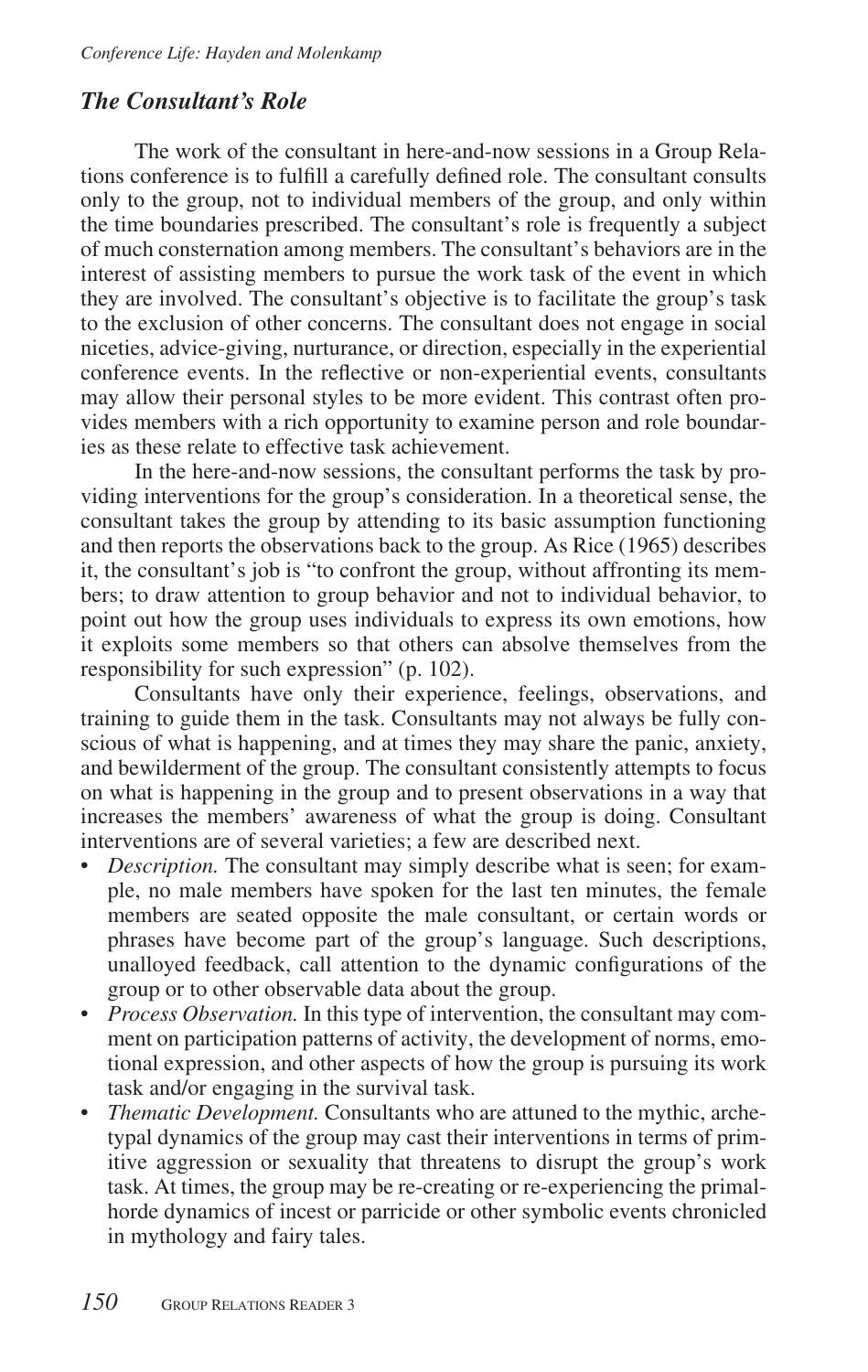• *Mondo*. In Zen practice, the teacher often responds to questions with abrupt, pithy remarks designed to produce instant enlightenment, or *satori*, by calling attention to the obviousness or the absurdity of the question. Some consultants offer similar interventions, designed to shock the group into an immediate awareness of what is happening.

Consultants vary in style and emphasis. They sometimes unwittingly collude with the basic assumption activities of the groups whose examination they are trying to facilitate. Each one's presence in a role and as a representative of the conference management has high ambiguity for the membership; as Rice (1965, as quoted in Colman & Bexton, 1975, p. 74) points out, "the members inevitably project upon (the staff) their fantasies, fears and doubts about authority and its power." Exploration of the members' projections has the potential to yield significant learnings regarding authority, power, and responsibility; these are learnings for both the staff and members. The role is frequently difficult; strict adherence to it is a hallmark of the Tavistock method. Much interest usually accrues to the social behavior of the consultants at conferences; for example, do they make eye contact? or do they interrupt members who are speaking? Most Tavistock consultants develop over time a demeanor and approach that assists them to fill the role effectively. Members often want them to behave consistently, but in fact the consistency is the pursuit of the work task of learning rather than a rote performance of ritual behavior. Individuals manage themselves in the consulting role differently, which offers members much useful information to consider.

## *The Member's Role*

Attending a Group Relations conference is a unique experience, even for participants who have participated in all varieties of leadership or personal development training. The seemingly simple structure and the role behavior of the staff in a Group Relations conference create immediate ambiguity for the first time member. (This is certainly less elaborate than most other groupcentered training approaches.) One participant compared his involvement in the Tavistock method to "living inside a Rorschach inkblot for a week." The experience brings into sharp focus the kinds of issues often obscured by other training approaches that feature more personable facilitator styles. It is this sharp focus that makes the method invaluable for those who require an understanding of authority, group dynamics, and the inner workings of group life. If the Tavistock method often produces data overload and feelings of resentment, engulfment, pain, and depersonalization for the group member, it is because authority, power, responsibility, and leadership are difficult issues laden with multiple meanings and sometimes bitter memories from the past.

The member's role in Group Relations conferences is relatively open and without restrictions. At the Opening, members are told they have the freedom to do whatever enhances their learning. The fact that most people rather quickly forget this invitation and begin to behave in ways they believe will comply with what they imagine the staff's expectations to be often makes for important learning. Members usually grapple with how the staff apply the term "work." The staff describe any activity that moves the group's understanding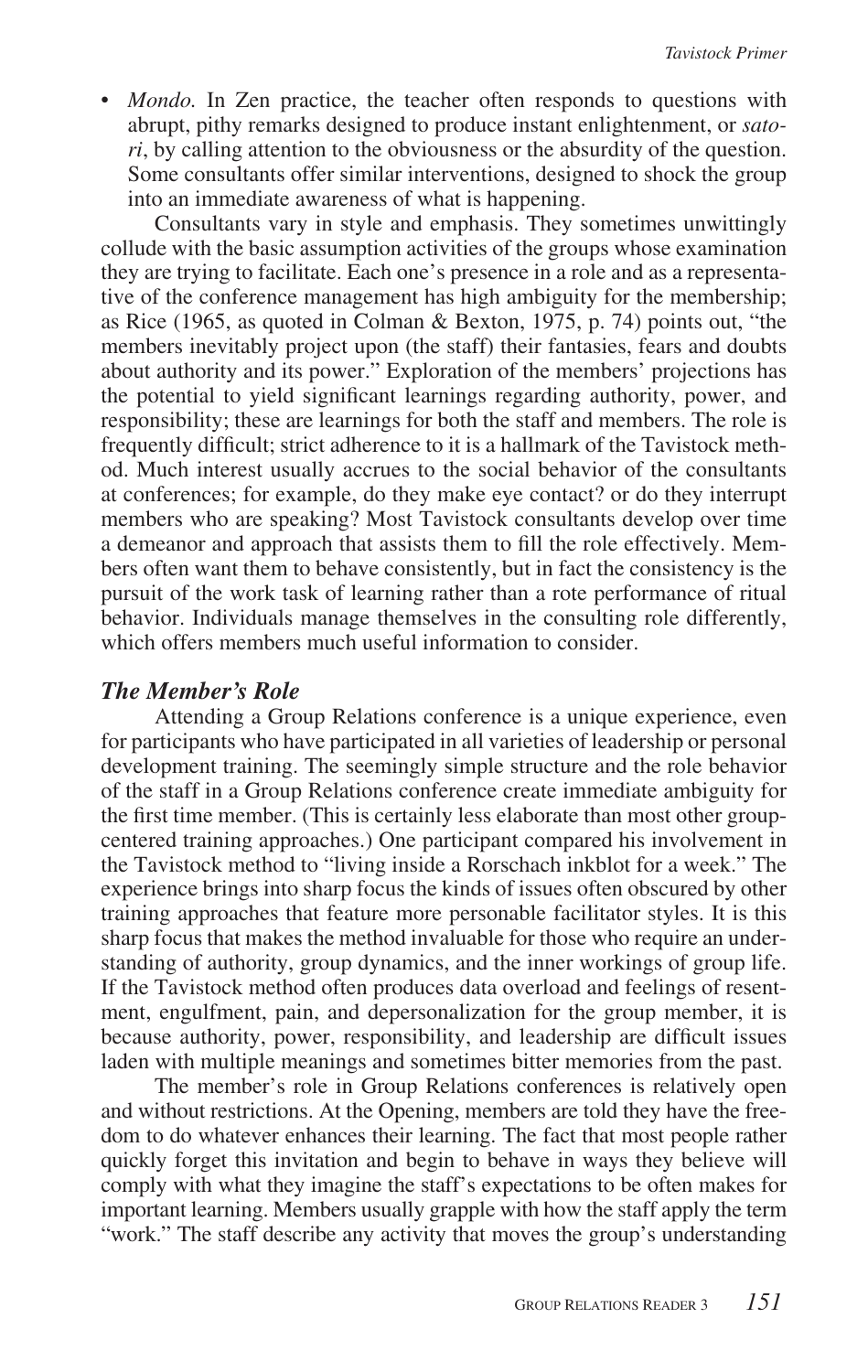of its own behavior in the here-and-now along, as work. This concept is incongruent with most people's definition of work in which a tangible outcome other than learning is the goal.

Members' conference learning typically crosses a broad spectrum of organizational dynamics. That is why people often repeat attendance; no one conference is sufficient to contain all the potential experiences from which one can learn. A typical pattern for member learning is to begin in early conferences with increasing awareness of one's own use of authority and the roles one tends to take or get put into. As a person attends additional conferences, the ability to see more in terms of group and system patterns usually emerges.

# **KEY AREAS OF LEARNING**

Some topics the Tavistock conference framework explores exceptionally well include authority, responsibility, boundaries, role, and large-group phenomena. A useful acronym that stands for several of these key concepts is BART: boundary, authority, role and task.

# *Boundaries*

Boundaries are both physical and psychological. For example, an individual's skin is a boundary that separates the individual from others. Internally and externally, various psychological skins separate reality and fantasy, thought and impulse, person and function, and one group from another. Boundaries, their types and permeability and the consequences of their absence, are frequent areas of focus in Group Relations events. Boundaries must be strong enough to maintain the integrity of what is contained inside, but also must be permeable enough to allow transactions between the inside and outside environments to occur. As Miller and Rice (1967, as quoted in Colman & Bexton, 1975) state:

 An individual or a group may be seen as an open system, which exists and can exist only through processes of exchange with the environment… within our conceptual framework, the individual, the small group, and the larger group are seen as progressively more complex manifestations of a basic structural principle. Each can be described in terms of an internal world, an external environment, and a boundary function that controls transactions between what is inside and what is outside (p. 52).

The boundary of particular interests in a conference are between the individual and the group, between the members and the staff, between one member group and another, and between what happens in the conference and the outside world.

The Group Relations conference staff maintain strict boundaries in six different areas:

1. *Input Boundary.* The Conference Director regulates the membership of the conference by requiring members to go through an application and acceptance process.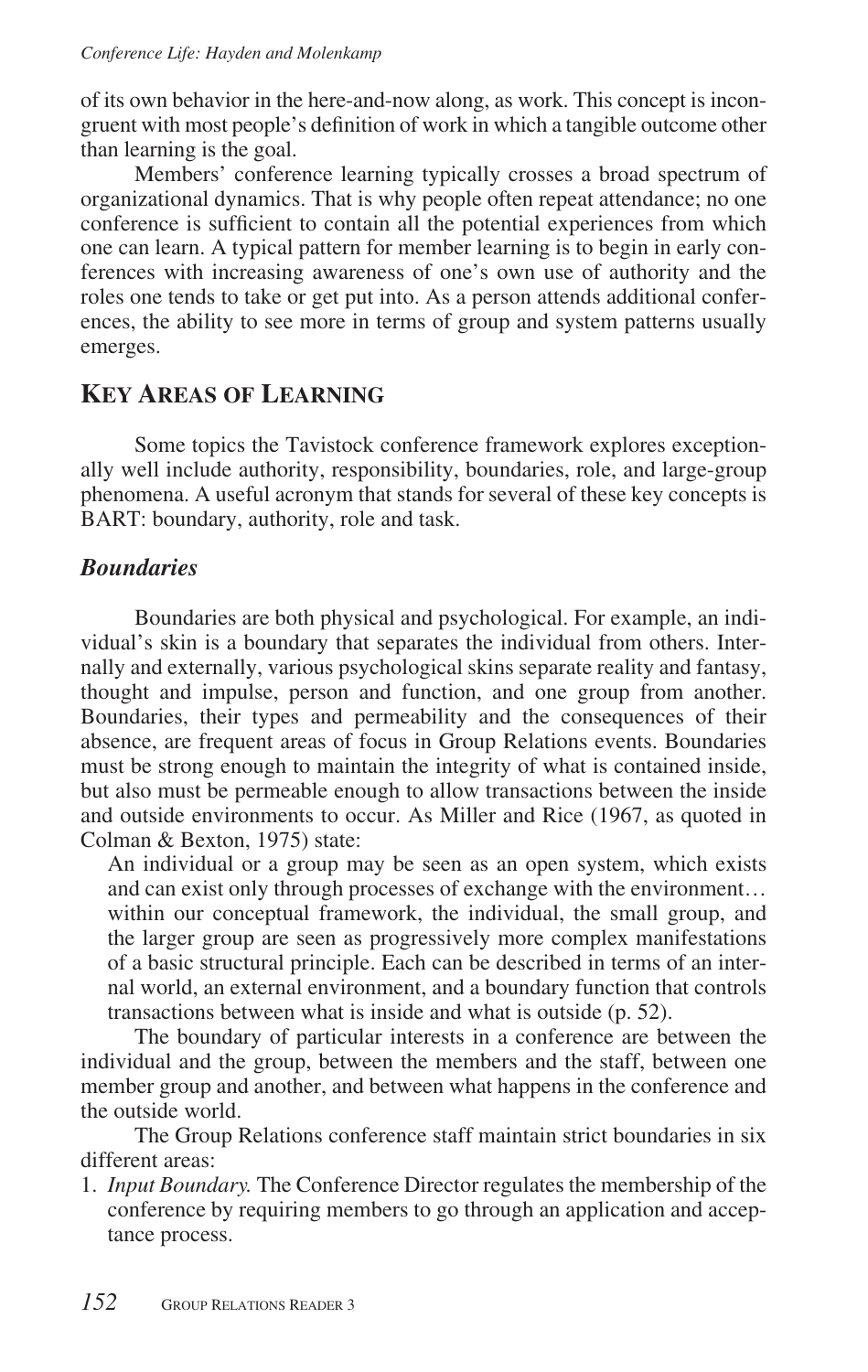- 2. *Task Boundary.* Each conference event has a specified work task.
- 3. *Role Boundary.* Staff consultants stay in role during the conference and are alert to attempts by the members to pull them out of role.
- 4. *Time Boundary.* All events start and end on time.
- 5. *Territory Boundary.* Each event takes place in a designated space.
- 6. *Export Boundary.* Application events are designed to prepare members to leave the conference and re-enter their back-home contexts.

These boundaries and the staff's precise adherence to them protect the members from anxieties that could potentially destroy the work of the conference. As the members observe these boundaries and experience their reactions to them, they have the opportunity to learn about their own boundary maintenance and permeability and whether the boundaries established impede or enhance their work. Boundaries are critical for individuals and groups. A closed system, which refuses to transact with the environment and attempts to nourish itself, becomes frustrated and withdrawn and eventually dies. An open system promises creativity but raises the fear of overextension and loss of identity. Resolution of the dilemma requires a balance between withdrawal and fusion, a balance that requires clarity of perception. Over the last few years, there has been an interest in seeing boundaries more as regions than as strict lines between systems. The concept of region connotes a psychological space where people can negotiate as opposed to fighting to maintain territorial integrity.

#### *Authority*

Authority may be defined as the right to do work in service of the task. Consultants and members both have authority within their respective roles. Members frequently find themselves confused about their responsibility in terms of working on the work task in the context of the group. Part of this confusion may be attributed to the fact that the work task of a study group is a process rather than a tangible outcome (although this may also be an antiwork strategy).

Members frequently find themselves confused and anxious over the amount of their individual authority that needs to be handed over or delegated to other group members or to the consultant for the group to accomplish its task. Group members typically take positions along a continuum that ranges from "I don't know what to do; I wish somebody else would take over" to "To hell with the group! I'm not going to go along with anyone else's ideas because I don't trust them." Delegated authority is often experienced as diminished power.

Authority has formal and informal aspects. In terms of formal authority, the Conference Director has delegated authority to the consultant to take up a role in the Small Study Group and to the member of a conference, who has been accepted, to take up a member role in the conference. In terms of informal authority, however, one brings one's own approach to each role, as well as being authorized by others in the group to take up the role in a certain way. Authority is frequently invested in individuals because of age, gender,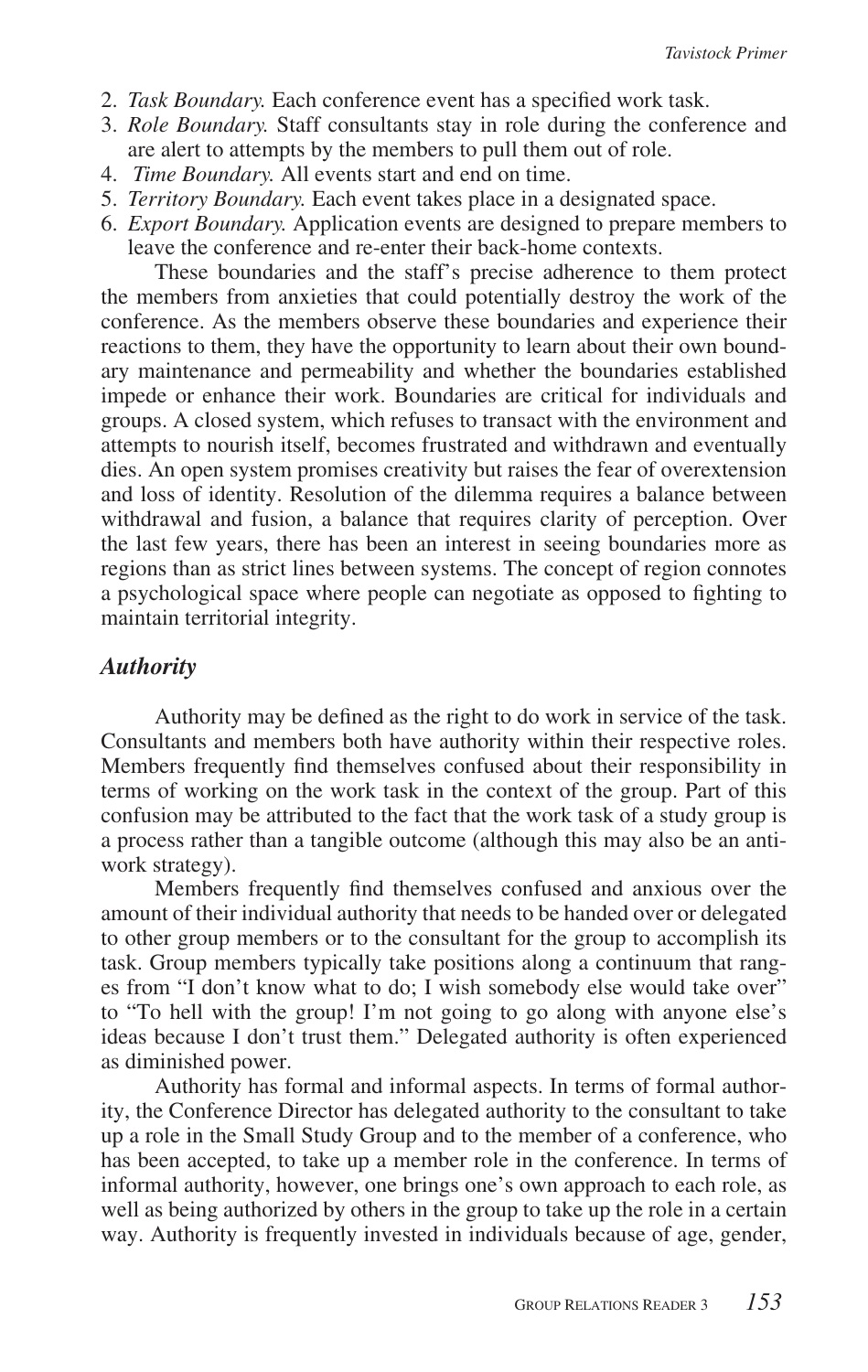#### *Conference Life: Hayden and Molenkamp*

race, rank, education, and other less tangible personal attributes. The events of the conference provide a laboratory for the examination of this phenomenon. For example, in a group composed of health professionals, a physician may be implicitly authorized to marshal the resources of a group, a nurse may be asked to take care of members who are suffering, while the oldest group member or a person of color may be set up to challenge the authority of the consultant. These normally unexamined transactions become the occasion for interventions from the consultant.

The work hopefully occurs in service of the task. Group relations consultants identify members who take up authority either to contribute to the work task (a work leader) or to distract from the task (an anti-work leader). Personal authorization has an important impact on which form of leadership one enacts. The conference gives members a chance to reflect on what impedes and what enhances their self-authorization. For example, an African American woman in a group may feel authorized because she identifies with the African American consultant, whereas an Asian group member may feel deauthorized because there are no other Asians in the group.

Authority issues surface in an activity for which the task is specified but the means of accomplishment are to be determined by the members. In everyday life, such issues remain obscured behind predetermined role relationships, custom, and assumptions about competence

## *Role*

A role is a center of individual activity that is distinguished from the activities of others in a system by a series of boundaries that delineate which person is responsible for which activity. In order for individuals to function within roles they must be authorized by others and by themselves to carry out each role's activities. Besides formal roles, members and staff in conferences take up informal roles, which generally are the effect of both what one brings to the role and also what is implicitly wanted by other members. According to Jacques (1976), a role is like a knot in a net of social relationships. When the net is pulled on or moved, all roles experience a shift. This metaphor is useful for understanding that role relationships are never static but are in continual flux in relation to each other. Group relations conference work offers a uniquely safe context in which to experience and understand the organic elements of role.

Another Group Relations concept that relates to role is valence. Valence is a person's predisposition to take up particular kinds of roles in groups, often in relation to a group's basic assumption functioning. For example, a person who is pulled to take on a role as the critic of innovation in groups may be someone whose valence is activated by group anxiety toward change. In a conference, this person may be the group member whom the others have to convince that taking action to leave the room and interact with other groups in an IE would be a worthwhile idea. In real life, this person's valence may be to take roles like policy analyst, quality assurance consultant, or compliance officer. Flight/fight basic assumption life might be the group context in which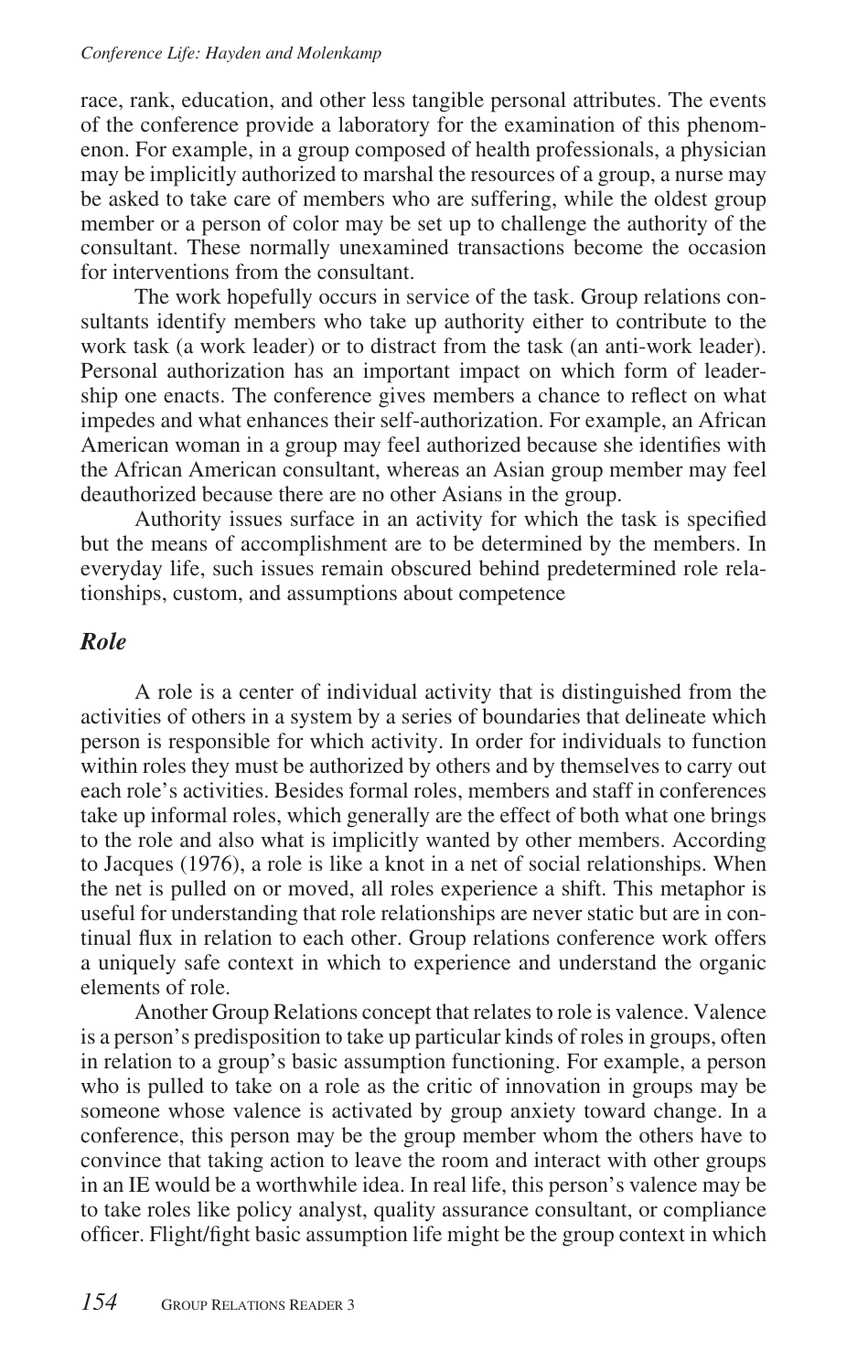this person would feel most at home. An interesting aspect of valence is that it shifts over time and context, so to say that it is a perpetual aspect of one's identity would be to oversimplify.

Related to authority and role is the subject of responsibility. Because of the nature of the conference events, members have the opportunity to intensely experience the implications of accepting the responsibility for a particular role in the group. For example, a group member who, in real-life situations, is accustomed to challenging authority overtly may never have examined the consequences of that particular function, because the heat of battle has obscured them. Responsibility within a system is everywhere, if it is anywhere, but the implications of that truth are often outside the level of awareness.

#### *Task*

Task, in the Group Relations context, is the end toward which work is directed. Learning is the goal in conference work, so the work task that most experiential conference events specify is for groups to "study their own behavior in the here-and-now." The task of the reflective sessions, like the AG and CD, is also learning, but these events use a reflective methodology: a there-and-then approach.

Beyond BART, there are two other areas of learning which are particularly accessible in a Group Relations conference: Organizational Structure and Large Group Phenomena.

## *Organizational Structure*

In most group work, structure refers to the kinds of control, restraints, and selected emphases that define the learning environment. Control includes the group's objectives and the contract; restraints are exemplified by group ground rules; the selected emphases derive from the personality of the leader's expectations, assumptions, and espoused group theory, and also from the members' expectations and assumptions about disclosure, competence, and likeability.

A structure can be minimal or it can be elaborate to a baroque degree; it can also be visible or invisible. Elaborate structures hinder the visible emergence of organic group processes, while minimal structures encourage their visibility. Explicit structures inspire high trust, while unspoken structures prompt feelings of manipulation. Although of vital importance to productive group functioning, structure and our dependence on it is rarely the object of consideration in a personal development training context, except for ground rules.

The Group Relations conference provides a highly visible but minimal structure. The time schedule, the staff roles, the theoretical perceptive about the group-as-a-whole, and the arrangement of the chairs constitute its basics. Beyond that, the structure is provided by the members and their projections. The apprehension that frequently develops in the conference is due, not to the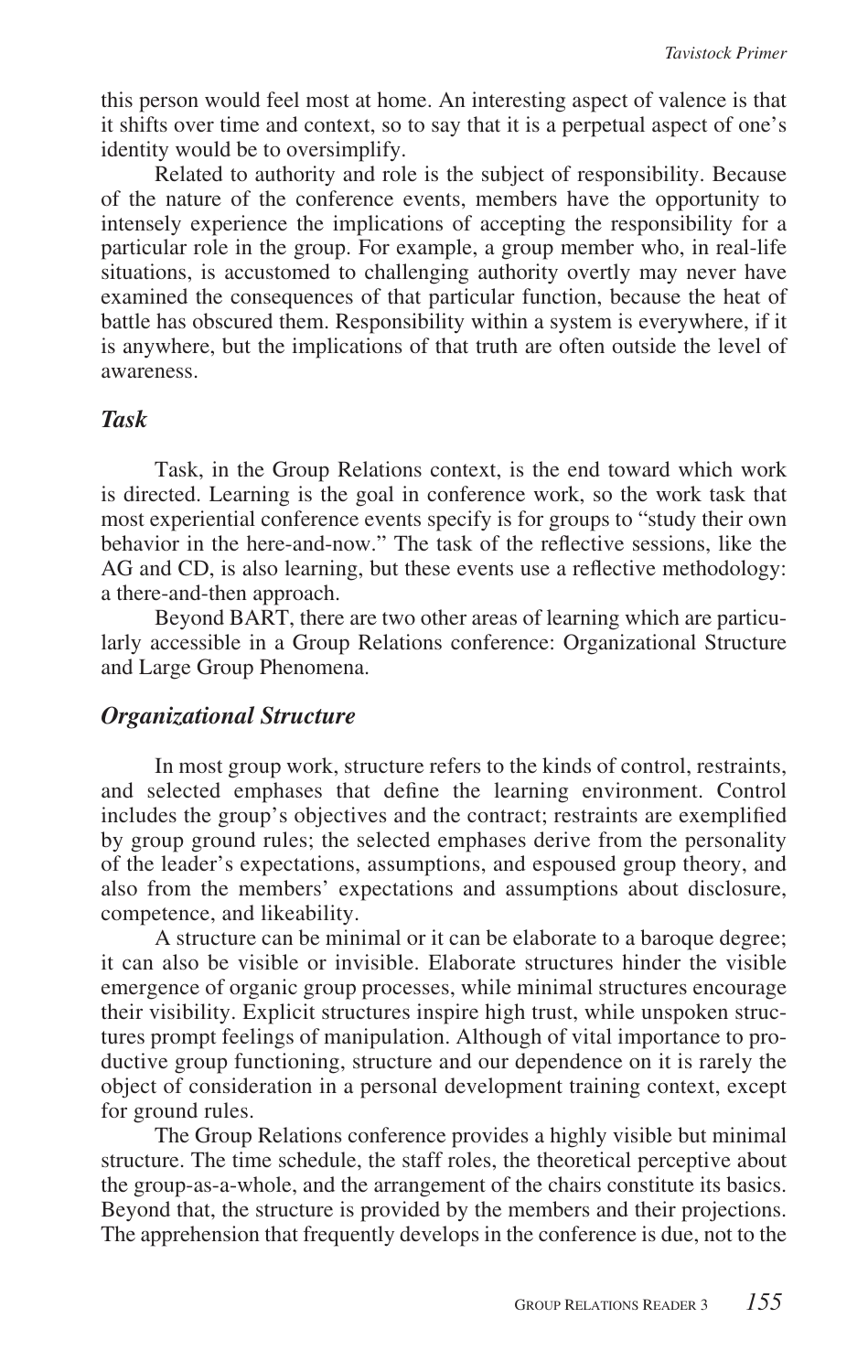staff's alleged authority and control, but rather to their absence: it is freedom that frightens. Literally anything can happen in a conference event, and the responsibility for allowing it to happen is shared by all.

The design of the conference permits a participant to examine the structure inside each person's own head, that is, to explore how individual perceptions and projections attempt to define and control external reality.

# *Large Group Phenomena*

People are exposed to large group phenomena all their lives. At movie theaters, athletic events, political rallies, school assemblies, lecture halls, or wherever a large group of persons (one where people cannot easily work faceto-face) gathers to pursue a common task, large group phenomena exist. The experience of being a member of a large group is one of the most common and least understood experiences people have. Group relations conferences which include a Large Group event provide a unique opportunity to explore the experience that some participants describe in the following terms: "Like being at the center of a vortex of rage," "Being alternately overwhelmed with feelings of power and feeling drained and impotent," and "Losing myself and becoming nameless, faceless."

The work task of the Large Group event is the same as that of the Small Group: to study its own behavior in the here-and-now. The consultants attempt to facilitate that task by calling attention to group behavior. For example, members frequently attempt to change the seating arrangement set up by the consulting staff in an attempt to flee from the anxiety the Large Group experience creates in them and to express their fury at the staff for putting them in such a situation. Much time can be taken up with discussion about what would be a better arrangement. An appropriate intervention from a consultant might be to point out the avoidance aspects of this activity and the implicit challenge to the authority of the staff.

Possibly the greatest challenge facing a participant in the Large Group event is to experience and understand what happens to one's own personality boundaries in the face of forces so complex and numerous as to be only partially available for scrutiny.

# **CONFERENCE EVALUATION**

The measure of a conference's effectiveness lies in the level and usefulness of member learning. There are several activities within the A. K. Rice Institute and its regional Affiliates that attempt to measure this learning. Members at a conference are typically provided with evaluation forms either at the end of the conference or shortly thereafter in which they are asked to rate the quality of the learning experiences they were offered at the conference. There is always space for anecdotal comments and for suggestions about how to improve the learning opportunities. Some Affiliates actively pursue a program of research as well, to determine what conditions create the most learning for members.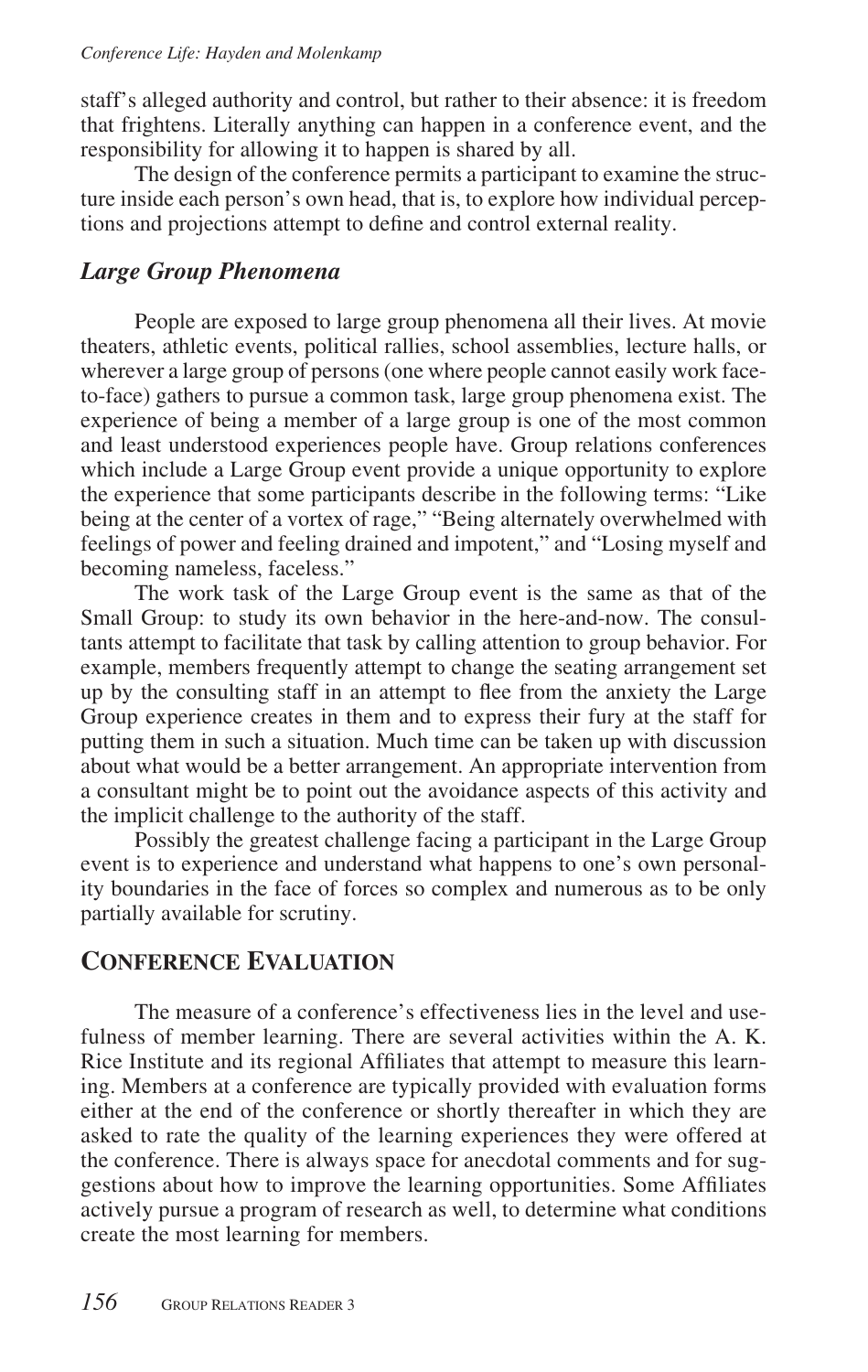Given that the reason most people attend conferences is to understand what they can do to improve themselves and/or their back-home organizations, much more evaluation work needs to focus on how conference learning affects members when they return to those organizations. Some centers sponsor long-term, ongoing application seminars where conference members are invited to bring organizational case materials and receive consultation from trained Tavistock consultants, as well as each other, on how to solve their dilemmas. The assessment of conference member learning, in the long run, is most likely to be measurable in these kinds of contexts.

# **CONCLUSION**

This primer has described the theoretical base from which Group Relations, or Tavistock, training methods are derived, as well as the objectives and structure of Group Relations conferences and some common concepts and potential areas for learning.

Although not exhaustive in its treatment, the paper gives the reader who is planning to attend, or who has experienced a conference, some ideas that may serve as guideposts to begin or extend learning. Those who are seriously interested will want to explore further in experiential work, theory, and particularly, application. The usefulness of Group Relations training, in common with that of other human relations training methods, cannot finally be described or evaluated on paper; the training must be experienced before its measure can be taken. Beyond the training lies the world of organizations outside the conference. It is imperative to the continued and enhanced value of Group Relations work to focus on the application of member and staff learning in those organizations. To see and not to act is to lose an opportunity to lead oneself and others toward more effective accomplishment of organizational goals with less brutality toward individuals.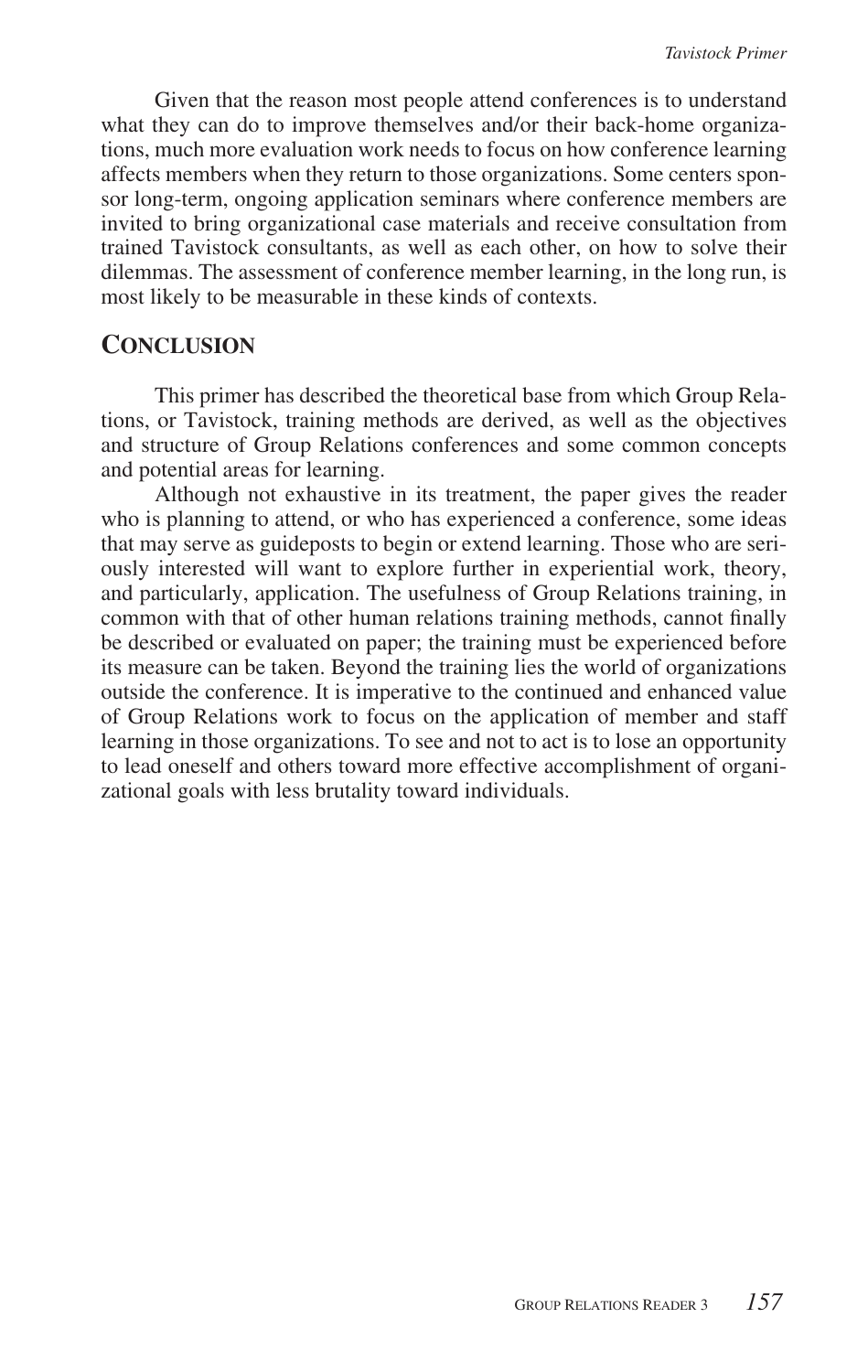# PART II: CONFERENCE LIFE

CHAPTER 7

# **Tavistock Primer II**

*Charla Hayden and René J. Molenkamp*

# **AUTHOR NOTE**

# **Tavistock: A Selected Bibliography**

Several books on this list are of special value to readers who wish to deepen their understanding of the Tavistock method. More contemporary material may be found in this third Group Relations reader and on the various Group Relations websites on the Internet. Bion's classic work, *Experiences in groups* (1961), is the major theoretical statement; Margaret Rioch's *The work of Wilfred R. Bion on groups* (1970) is an excellent summary of Bion's work and will prepare the reader for Bion's sometimesdifficult text. Miller and Rice's *Systems of organization* (1967) describes open-systems theory and provides a discussion of task issues and boundary problems. *Learning for leadership* (1965) is Rice's account of the historical and theoretical development of the Group Relations conference. In *Group relations reader 1* (1975), Colman and Bexton have collected many hard-to-find papers and excerpts; it is the best single source of information on the Tavistock method and its applications. *Group relations reader 2*, (1985) edited by Colman and Geller, provides an update in the same vein.

#### **REFERENCES**

- Astrachan, B. M. (1975). The Tavistock model of laboratory training. In K. D. Benne, L. P. Bradford, J. R. Gibb, & R. O. Lippit (Eds.), *The laboratory method of changing and learning: Theory and application* (pp. 326-340). Palo Alto, CA: Science and Behavior Books.
- Back, K. W. (1972). *Beyond words: The story of sensitivity training and the encounter movement*. New York: Russell Sage Foundation.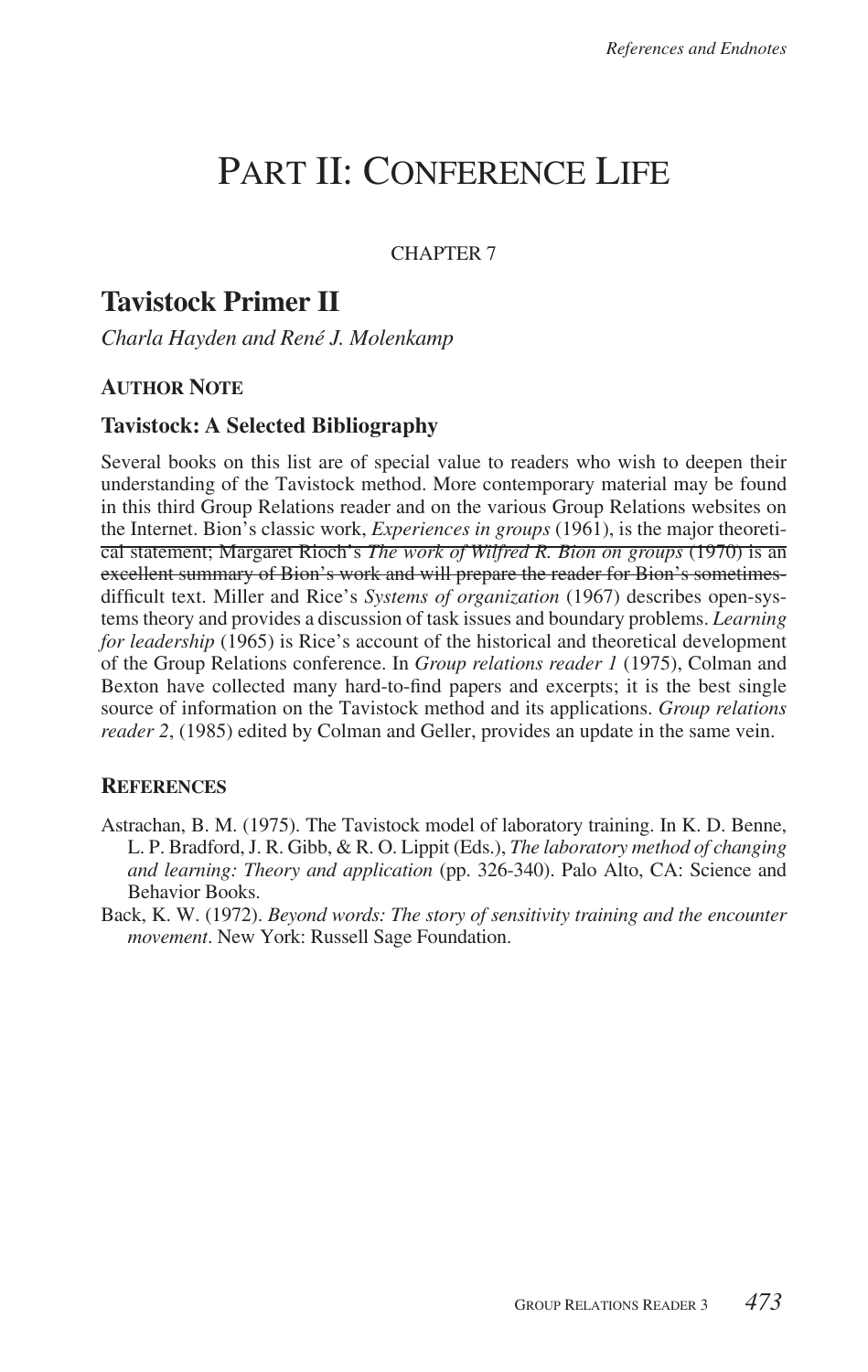- Banet, A. G., & Hayden, C. (1977). A Tavistock primer. In J. E. Jones & J. W. Pfeiffer (Eds.), *The 1977 annual handbook for group facilitators* (pp. 155-167). La Jolla, CA: University Associates.
- Bion, W. R. (1961). *Experiences in groups*. New York: Basic Books.
- Bion, W. R. (1970). *Attention and interpretation: A scientific approach to insight in psychoanalysis and groups*. New York: Basic Books.
- Colman, A. D., & Bexton, W. H. (Eds.) (1975). *Group relations reader 1*. Washington, DC: A. K. Rice Institute.
- Colman, A. D., & Geller, M. H. (Eds.) (1985). *Group relations reader 2*. Washington, D C: A. K. Rice Institute.
- French, R., & Vince, R. (Eds.) (1999). *Group relations, management, and organization*. New York: Oxford University Press.
- Gillette, J., & McCollom, M. (Eds.) (1995). *Groups in context: A new perspective on group dynamics*. Lanham, MD: University Press of America.
- Gould, L., Stapley, L. F., & Stein, M. (2001). *The systems psychodynamics of organizations: Integrating the group relations approach, psychoanalytic, and open systems perspectives*. New York and London: Karnac Books.
- Hirschhorn, L. (1997)*. Reworking authority, leading and following in the Post-Modern Organization*. Cambridge, MA: MIT Press.
- Hirschhorn, L., & Barnett, C. K. (1993). *The psychodynamics of organizational life*. Philadelphia: Temple University Press.
- Jacques, E. (1976). *A general theory of bureaucracy*. London: Heinemann.
- Klein, E. B., & Astrachan, B. M. (1971). Learning in groups: A comparison of study groups and t-groups. *Journal of Applied Behavioral Science, 7*, 659-683.
- Klein, E. B., Gabelnick, F., & Herr, P. (Eds.) (1998). *The psychodynamics of leadership.* Madison, CT: Psychosocial Press.
- Klein, E. B., Gabelnick, F., & Herr, P. (Eds.) (2000). *Dynamic consultation in a changing workplace.* Madison, CT: Psychosocial Press.
- Lawrence, W. G., Bain, A., & Gould, L. (1995). *The fifth basic assumption*. Paper presented at the Conference of the International Society for the Psychoanalytic Study of Organizations, London, England.
- Lawrence, W. G. (Ed.) (1970). *Exploring individual and organizational boundaries: A Tavistock open systems approach*. Chichester, England: Wiley.
- Menninger, R. W. (1972). The impact of group relations conferences on organizational growth. *International Journal of Group Psychotherapy, 22*(4), 415-432.
- Menzies Lyth, I. E. P. (1981). Bion's contributions to thinking about groups. In J. J. Grotstein (Ed.), *Do I dare to disturb the universe?* (pp. 662-666). Beverly Hills, CA: Caesura Press.
- Miller, E. J., & Gwynne, G. V. (1972). *A life apart.* London: Tavistock Publications.
- Miller, E. J., & Rice, A. K. (1967). *Systems of organization*. London: Tavistock Publications.
- Miller, E. (Ed.) (1976). *Task and organization*. New York: Wiley.
- Newton, P. M., & Levinson, D. J. (1970). The work group within the organization: A psychosocial approach. *Psychiatry, 36*, 115-142.
- Obholzer, A., & Zagier Roberts, V., (Eds.) (1994). *The unconscious at work: Individual and organizational stress in the human services*. London: Routledge.
- Redlich, F. C., & Astrachan, B. M. (1969). Group dynamics training. *American Journal of Psychiatry, 125*, 1501-1507.
- Rice, A. K. (1963). *The enterprise and its environment*. London: Tavistock Publications.
- Rice, A. K. (1965). *Learning for leadership: Interpersonal and intergroup relations*. London: Tavistock Publications.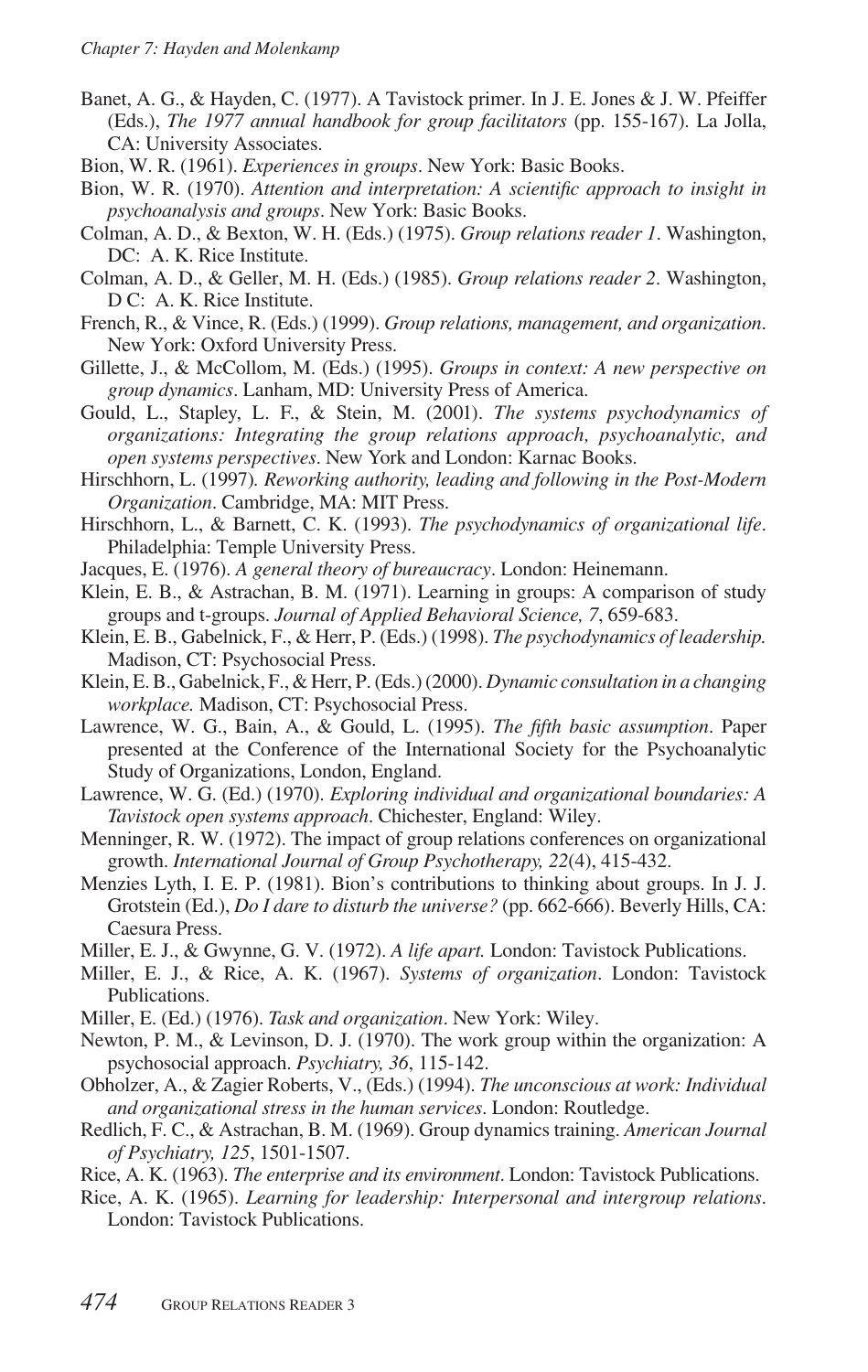- Rice, A. K. (1969). Individual, group and intergroup processes. *Human Relations, 22*, 565-584.
- Rice, A. K. (1970). *The modern university*. London: Tavistock Publications.
- Rioch, M. J. (1970). Group relations: Rationale and technique. *International Journal of Group Psychotherapy, 20*, 340-355.
- Rioch, M. J. (1970). The work of Wilfred Bion on groups. *Psychiatry, 33*, 56-66.
- Rioch, M. J. (1971). "All we like sheep—" (Isaiah 53:6): Followers and leaders. *Psychiatry, 34*, 258-273.
- Sampson, E. E. (1993). Identity politics: Challenges to psychology's understanding. *American Psychologist, 48*, 1219-1230.
- Slater, P. E. (1966). *Microcosm: Structural, psychological and religious evolution in groups*. New York: John Wiley.
- Trist, E., & Murray, H. (Eds.) (1990). *The social engagement of social science: A Tavistock anthology*. London: Free Association.
- Turquet, P. M. (1974). Leadership—the individual and the group. In G. S. Gibbard, J. J. Hartman, & R. D. Mann, (Eds.), *Analysis of groups*. San Francisco: Jossey Bass.
- Wells, L., Jr. (1985). The group-as-a-whole perspective and its theoretical roots. In A. D. Colman & M. H. Geller (Eds.), *Group relations reader 2* (pp. 109-126). Washington, DC: A. K. Rice Institute.

## **ENDNOTE**

1. The reader is referred to K. W. Back, *Beyond words* (1972), and Margaret Rioch, *Group Relations: Rationale and technique* (1970), for more extensive historical accounts of the Tavistock method's evolution.

## **GROUP RELATIONS ORGANIZATIONS IN THE UNITED STATES**

- The A. K. Rice Institute for the Study of Social Systems (also known as AKRI), P. O. Box 1776, Jupiter, FL 33468. (This is the national office of AKRI. Contact for information regarding Affiliates listed below.) Also, for Web access: www.akriceinstitute.org and for email access: akriceinst@aol.com.
- Boston Affiliate (CSGSS)
- Chicago Affiliate (CCSGO)
- West Coast Affiliate (GREX)
- Midwest Group Relations Affiliate.
- New York Affiliate
- Philadelphia Affiliate (PCOD)
- Texas Affiliate
- Washington-Baltimore Affiliate

## **GROUP RELATIONS ORGANIZATIONS AROUND THE GLOBE**

- Australia: AISA, PO Box 293, Carlton South, 3053 Victoria.
- Belgium: Fondation Internationale de l'Innovation Sociale, 56, rue Lieutenant Pirard, 4607 Dalhem.
- Denmark: Proces Aps., Tranegärdsvej 4, 2 tv, 2900 Hellerup.